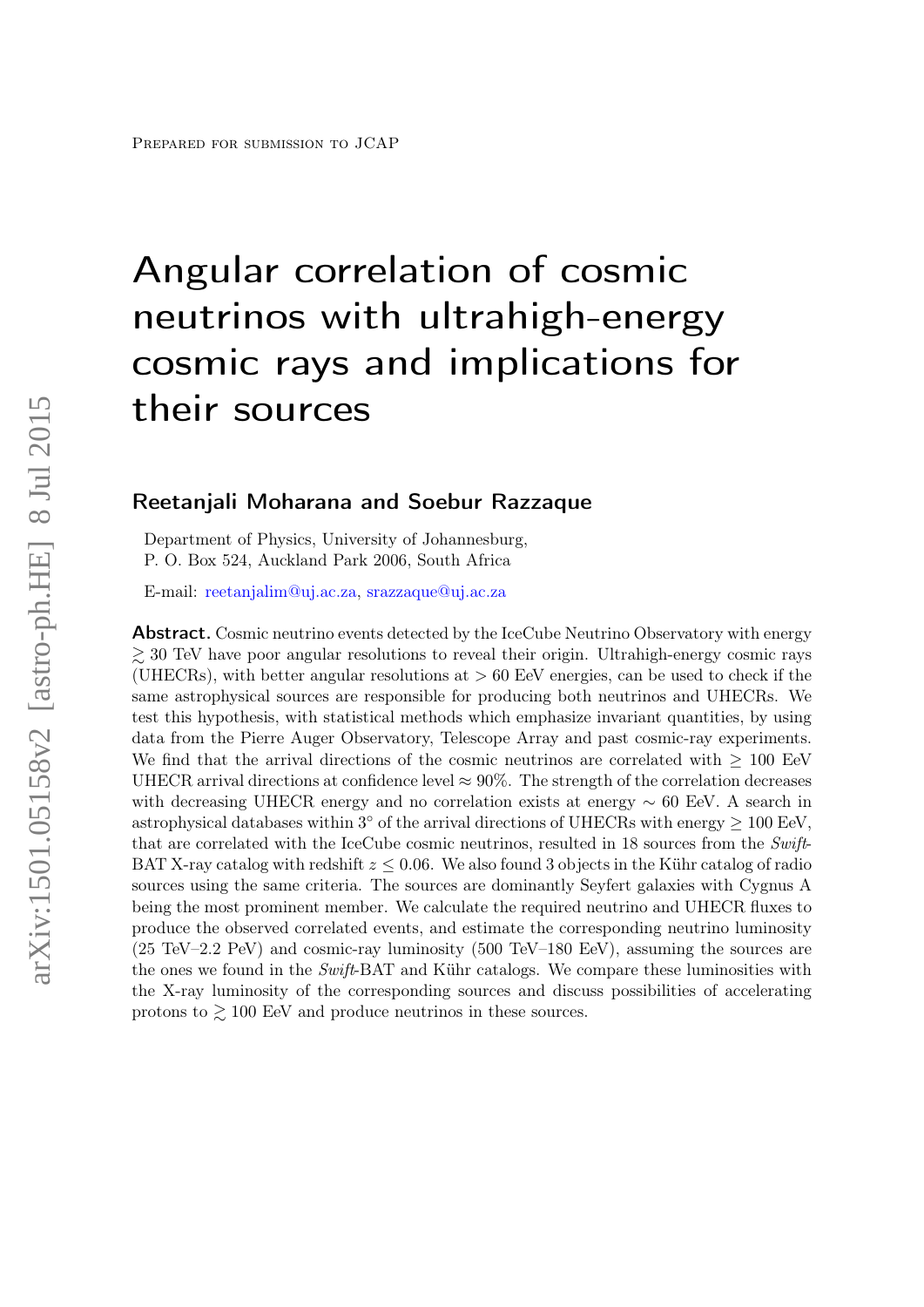## Contents

| 1 Introduction                                            |    |  |  |  |
|-----------------------------------------------------------|----|--|--|--|
| 2 IceCube neutrino events and UHECR data                  |    |  |  |  |
| 3 Statistical method and data analyses                    |    |  |  |  |
| 4 Results                                                 | 6  |  |  |  |
| 4.1 Correlations between neutrinos and UHECRs             | 6  |  |  |  |
| 4.2 Energy calibrated events                              | 11 |  |  |  |
| 4.3 Astrophysical source search                           | 12 |  |  |  |
| 4.4 Neutrino and UHECR luminosities for correlated events | 14 |  |  |  |
| 5 Discussion and Outlook                                  | 18 |  |  |  |

## <span id="page-1-0"></span>1 Introduction

The IceCube Neutrino Observatory, the world's largest neutrino detector, has recently published neutrino events collected over 3-year period with energy in the ∼ 30 TeV–2 PeV range [\[1\]](#page-20-0). Shower events, most likely due to  $\nu_e$  or  $\nu_\tau$  charge current  $\nu N$  interactions, dominate the event list (28 including 3 events with 1–2 PeV energy) while track events, most likely due to  $\nu_{\mu}$  charge current  $\nu N$  interactions, constitute the rest. Among a total of 37 events about 15 could be due to atmospheric neutrino  $(6.6^{+5.9}_{-1.6})$  and muon  $(8.4 \pm 4.2)$  backgrounds. A background-only origin of all 37 events has been rejected at  $5.7-\sigma$  level [\[1\]](#page-20-0). Therefore a cosmic origin of a number of neutrino events is robust. The track events have on average  $\sim 1^{\circ}$ angular resolution, but the dominant, shower events have much poorer angular resolution,  $\sim 15^{\circ}$  on average [\[1\]](#page-20-0), thus making them unsuitable for astronomy.

Meanwhile the Pierre Auger Observatory (PAO) [\[2\]](#page-20-1) and the Telescope Array (TA) [\[3\]](#page-20-2), two of the world's largest operating cosmic-ray detectors, have recently released UHECR data collected over more than 10-year and 5-year periods, respectively. Together they have detected 16 events (6 by PAO [\[2\]](#page-20-1) and 10 by TA [\[3\]](#page-20-2)) with energies  $\geq$  100 EeV. The total publicly available  $\geq 100$  EeV events including past experiments is 33. While lower-energy cosmic ray arrival directions are scrambled by the Galactic and intergalactic magnetic fields, at  $\gtrsim 60$  EeV energies the arrival directions of UHECRs tend to be much better correlated with their source directions and astronomy with charged particles could be realized [\[4\]](#page-20-3). Few degree angular resolution can be achieved at these energies, which is much better than the IceCube neutrino shower events and is comparable to the neutrino track events.

The astrophysical sources of UHECRs with energy  $\geq 40$  EeV need to be located within the so-called GZK volume [\[5,](#page-20-4) [6\]](#page-20-5) in order to avoid serious attenuation of flux from them due to interactions of UHECRs with photons from cosmic microwave background (CMB) and extragalactic background light (EBL). The astrophysical sources of neutrinos, on the other hand, can be located at large distances and still be detected provided their luminosity is sufficiently high. However, because of weakly interacting nature of neutrinos and limiting luminosity of astrophysical sources, only nearby neutrino sources can be identified, thus making neutrino astronomy possible.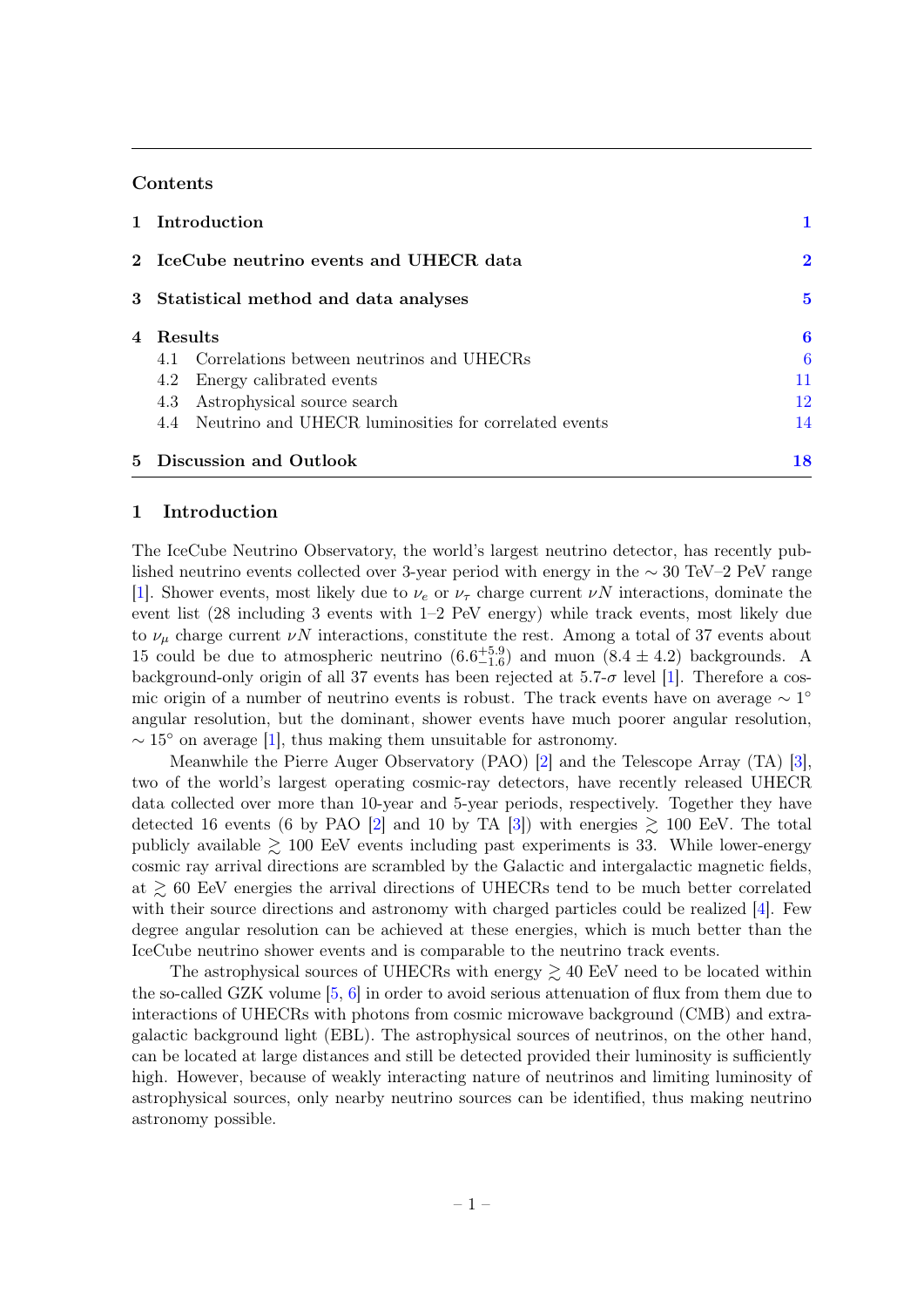We explore here a possibility that both UHECRs and IceCube cosmic neutrino events are produced by the same astrophysical sources within the GZK volume. Since widely accepted Fermi acceleration mechanism of cosmic rays at the sources take place over a large energy range, it is natural that the same sources produce  $\geq 1$  PeV cosmic rays, required to produce cosmic neutrinos observed with energies down to  $\sim 30$  TeV, and UHECRs with energy  $\geq 40$ EeV. We employ invariant statistical method [\[7,](#page-20-6) [8\]](#page-20-7), independent of coordinate systems, in order to study angular correlation between cosmic neutrinos and UHECRs. As far we know, this is the first attempt to quantify such a correlation between the IceCube neutrino and UHECR data sets. Existence of such a correlation can provide clues to the origin of both cosmic neutrinos and UHECRs. We search for astrophysical sources within the angular errors of UHECRs which are correlated with the neutrino events in order to shed lights on their plausible, common origins. Finally we calculate required neutrino and cosmic-ray luminosities for the sources to produce observed events, and compare these luminosities with their observed X-ray and radio luminosities to check if they are viable sources of both UHECRs and cosmic neutrinos.

The organization of this paper is the following. We describe neutrino and UHECR data that we use in section [2](#page-2-0) and our statistical method in section [3.](#page-5-0) The results of our correlation study and source search along the directions of the correlated events are given in section [4.](#page-6-0) Section [4](#page-6-0) also includes calculation of neutrino and cosmic-ray luminosities of the correlated sources from respective fluxes derived using data. We discuss our results and implications of our findings in section [5.](#page-18-0)

## <span id="page-2-0"></span>2 IceCube neutrino events and UHECR data

We consider 35 IceCube neutrino events, collected over 988 days in the ∼ 30 TeV–2 PeV range, from ref. [\[1\]](#page-20-0) to study angular correlation with UHECRs. Two track events (event numbers 28 and 32) are coincident hits in the IceTop surface array and are almost certainly a pair of atmospheric muon background events [\[1\]](#page-20-0). Therefore we excluded them from our analysis. Figure [1](#page-3-0) shows sky maps of 35 events in equatorial coordinates with reported angular errors. The majority (26) of the events have arrival directions in the southern sky. Among the 9 northern hemisphere events, only 1 is at a declination  $Dec > 41°$  which happens to be a shower event [\[1\]](#page-20-0). The angular resolutions of the track events are  $\lesssim 1.4^{\circ}$  and those of the shower events vary between  $6.6^{\circ}$  and  $46.3^{\circ}$ . Figure [2](#page-4-0) shows sky maps in Galactic coordinates.

Figures [1](#page-3-0) and [2](#page-4-0) also show sky maps of available UHECR data with energies  $\geq 100$  EeV (top panel) and  $\geq 40$  EeV (bottom panel). The PAO and TA collaborations have published data with energies above 52 EeV (231 events) [\[2\]](#page-20-1) and 57 EeV (72 events) [\[3\]](#page-20-2), respectively. Note that the PAO and TA are located in the southern and northern hemisphere, respectively, covering a declination range of  $-90^{\circ} \leq Dec \leq 45^{\circ}$  [\[2\]](#page-20-1) and  $-10^{\circ} \leq Dec \leq 90^{\circ}$  [\[3\]](#page-20-2). The angular resolutions for the PAO events with energy  $> 10$  EeV is  $< 0.9^{\circ}$  [\[9\]](#page-20-8) while for the TA events with energy > 57 EeV it is between  $1.0^{\circ}$  and  $1.7^{\circ}$  [\[3\]](#page-20-2). Note that the  $\geq 40$  EeV data sample is incomplete. Only the AGASA experiment has published data above 40 EeV (40 events) covering a declination range  $-10^{\circ} \leq Dec \leq 90^{\circ}$  and with angular resolution  $\lt 2^{\circ}$  [\[12\]](#page-20-9). Only  $\geq 100$  EeV data are available from the other past experiments: Haverah Park [\[10,](#page-20-10) [11\]](#page-20-11), Yakutsk [\[10\]](#page-20-10), Volcano Ranch [\[10\]](#page-20-10) and Fly's eye [\[10\]](#page-20-10). Note that these were all northern hemisphere experiments. We could not include 13 events with energy > 56 EeV from the HiRes experiment as the energies of the individual events are not available [\[13\]](#page-20-12).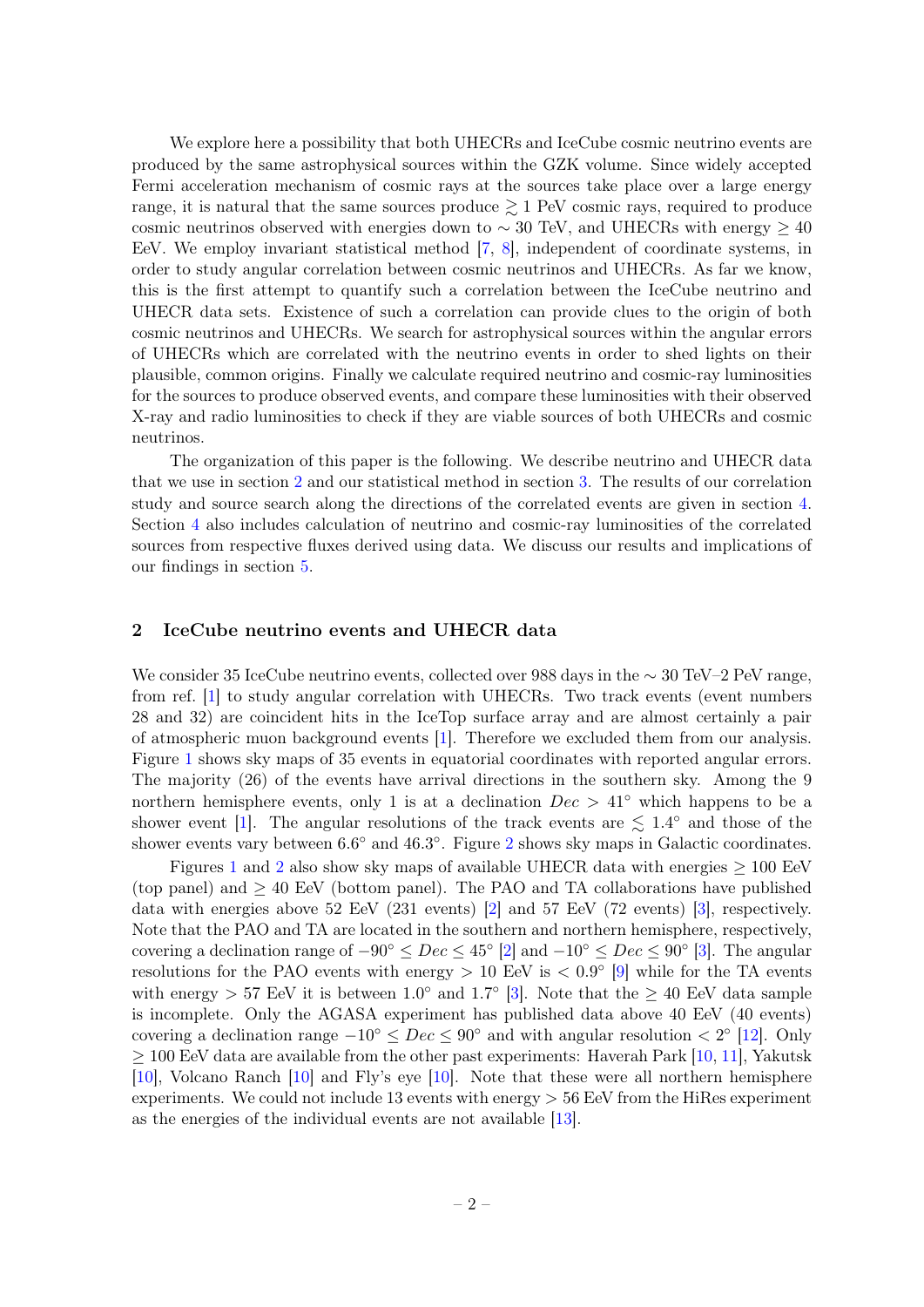

<span id="page-3-0"></span>Figure 1. Sky maps of the IceCube > 30 TeV cosmic neutrino events with error circles and UHECR data in equatorial coordinates. The top panel shows UHECRs with energy  $\geq 100$  EeV and the bottom panel shows all available data with energy  $\geq 40$  EeV. The black dotted line is the Galactic plane.

We list in Table [1](#page-5-1) all available UHECR data with energy  $\geq 100$  EeV. This includes 6 events from Haverah Park, 1 event from Yakutsk, 8 events from AGASA, 1 event from Volcano Ranch, the highest-energy (320 EeV) event from Fly's eye, 6 events from PAO and 10 events from TA. We use this list and sublists with PAO and TA data separately to study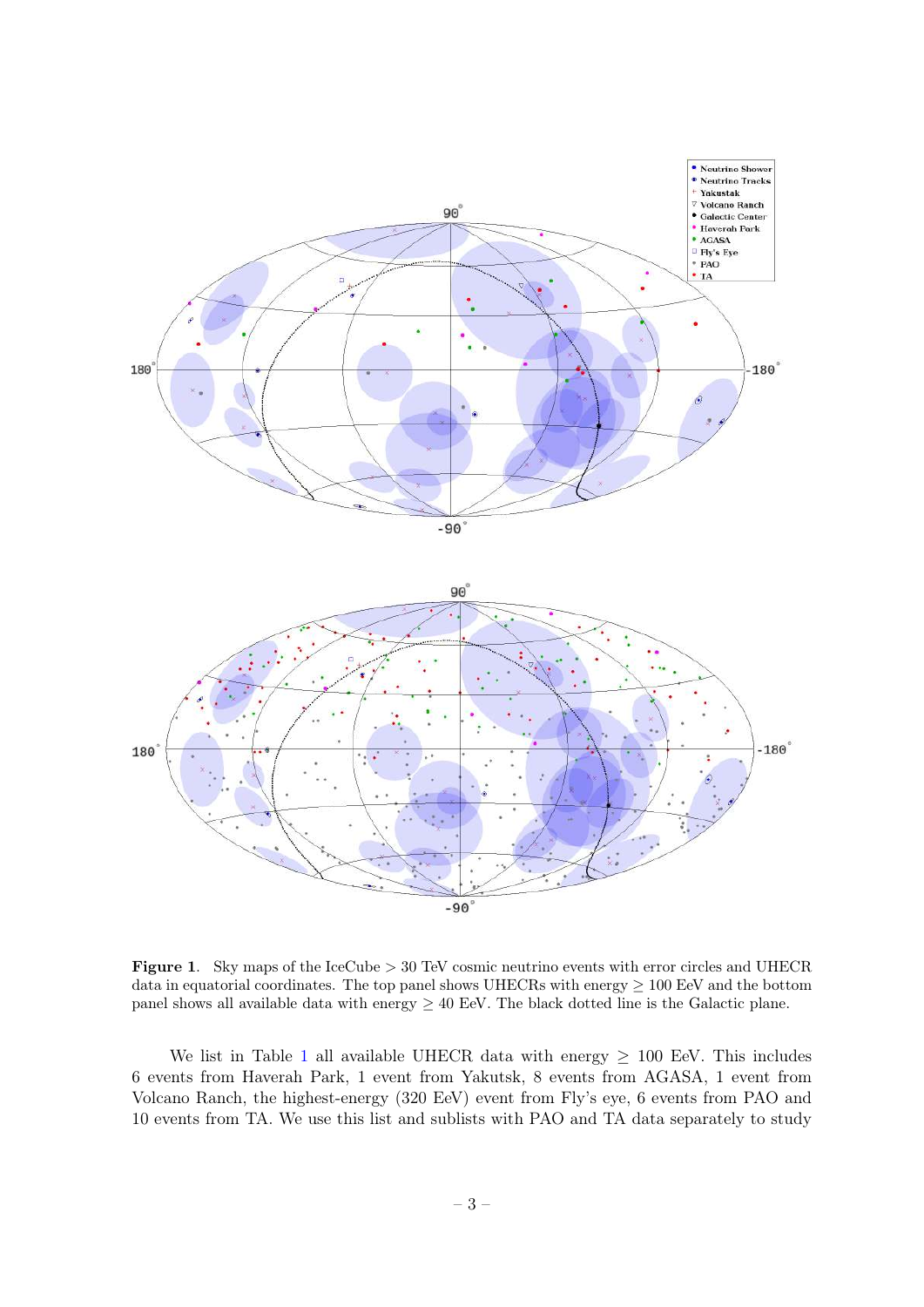

<span id="page-4-0"></span>Figure 2. The same as Figure [1](#page-3-0) but in Galactic coordinates.

correlation with cosmic neutrino events. In addition to  $\geq$  100 EeV data, we also explore energy-dependence of correlation by choosing different energy cuts,  $\geq 80$  EeV and  $\geq 60$  EeV, in UHECR data from the PAO, TA and AGASA . Above 80 EeV (60 EeV) there are 22 (136) UHECR events from PAO, 20 (60) from TA and 11 (22) from AGASA. We note that energy calibration across the experiments can vary by as much as  $\sim 30\%$  (see, e.g., ref. [\[14\]](#page-20-13)). We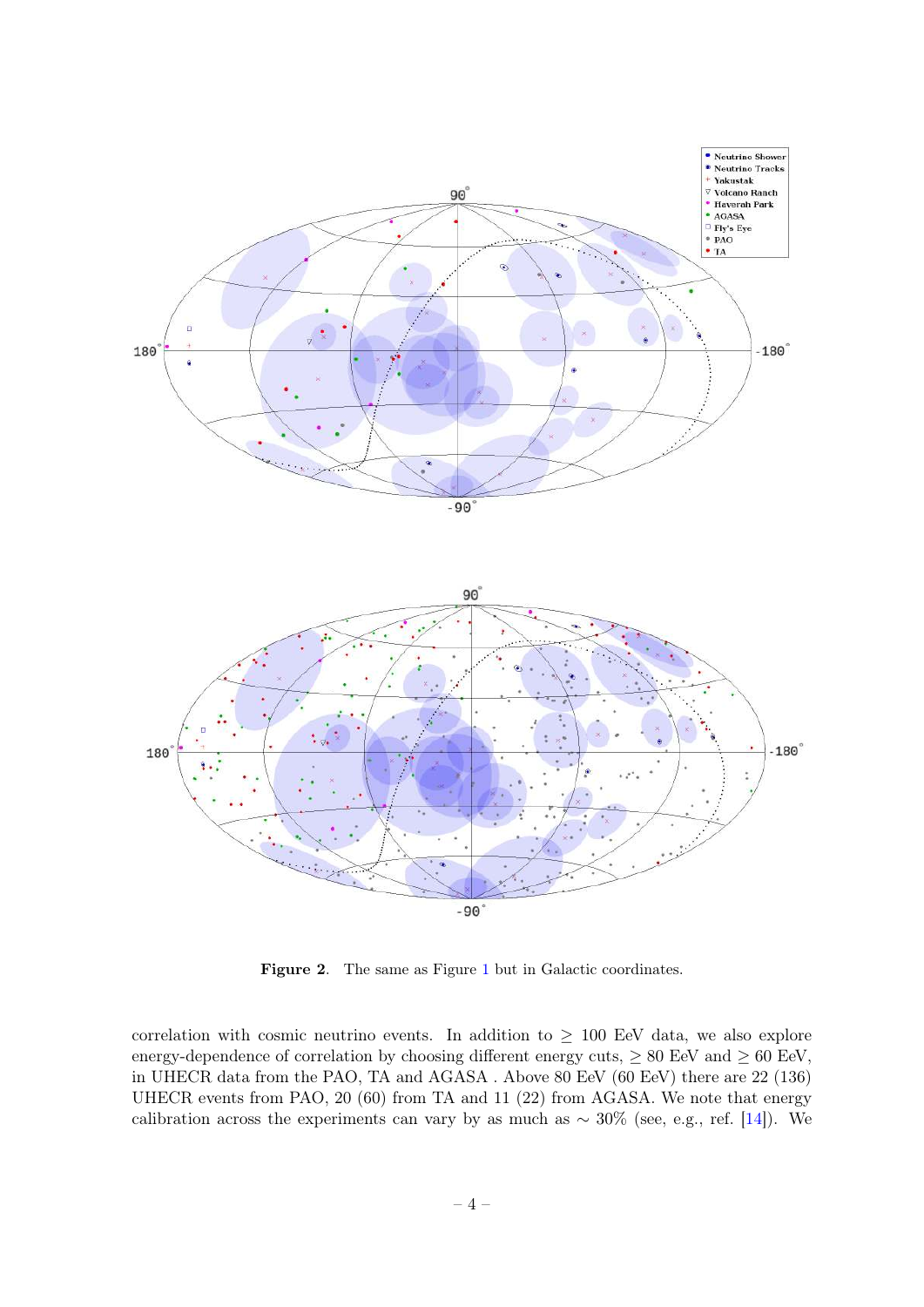| Experiment      | Reference                    | Energy (EeV) | $RA(\overline{(\circ)}$ | Dec $^{\circ}$       |
|-----------------|------------------------------|--------------|-------------------------|----------------------|
| Haverah Park    | [10]                         | 101          | 201                     | 71                   |
| Haverah Park    | $\vert 10 \vert$             | 116          | 353                     | 19                   |
| Haverah Park    | $\left[10\right]$            | 126          | 179                     | 27                   |
| Haverah Park    | $\left[10\right]$            | 159          | 199                     | 44                   |
| Haverah Park    | $[11]$                       | 123          | 318.3                   | 3.0                  |
| Haverah Park    | $[11]$                       | 115          | 86.7                    | 31.7                 |
| Yakutsk         | $\vert 10 \vert$             | 110          | 75.2                    | 45.5                 |
| <b>AGASA</b>    | $\vert 12 \vert$             | 101          | 124.25                  | 16.8                 |
| <b>AGASA</b>    | $\left\lceil 12\right\rceil$ | 213          | 18.75                   | 21.1                 |
| <b>AGASA</b>    | $\left\lceil 12\right\rceil$ | 106          | 281.25                  | 48.3                 |
| <b>AGASA</b>    | $[12]$                       | 144          | 241.5                   | 23.0                 |
| <b>AGASA</b>    | $\vert 12 \vert$             | 105          | 298.5                   | 18.7                 |
| <b>AGASA</b>    | $\left[12\right]$            | 150          | 294.5                   | $-5.8$               |
| <b>AGASA</b>    | $\left[12\right]$            | 120          | 349.0                   | 12.3                 |
| <b>AGASA</b>    | $\left\lceil 12\right\rceil$ | 104          | 345.75                  | 33.9                 |
| Volcano Ranch   | [10]                         | 135          | 306.7                   | 46.8                 |
| Fly's eye       | $\vert 10 \vert$             | 320          | $85.2 \pm 0.5$          | $48.0^{+5.2}_{-6.3}$ |
| Pierre Auger    | $\left[ 2\right]$            | 108.2        | 45.6                    | $-1.7\,$             |
| Pierre Auger    | $\left[ 2\right]$            | 127.1        | 192.8                   | $-21.2$              |
| Pierre Auger    | $\left[ 2\right]$            | 111.8        | 352.6                   | $-20.8$              |
| Pierre Auger    | $\left[ 2\right]$            | 118.3        | 287.7                   | 1.5                  |
| Pierre Auger    | $\left[ 2\right]$            | 100.1        | 150.1                   | $-10.3$              |
| Pierre Auger    | $\left[ 2\right]$            | 118.3        | 340.6                   | 12.0                 |
| Telescope Array | $\left 3\right $             | 101.4        | 285.74                  | $-1.69$              |
| Telescope Array | $\vert 3 \vert$              | 120.3        | 285.46                  | 33.62                |
| Telescope Array | $\left 3\right $             | 139.0        | 152.27                  | 11.10                |
| Telescope Array | $\left 3\right $             | 122.2        | 347.73                  | 39.46                |
| Telescope Array | $\left 3\right $             | 154.3        | 239.85                  | $-0.41$              |
| Telescope Array | $\left 3\right $             | 162.2        | 205.08                  | 20.05                |
| Telescope Array | $\left 3\right $             | 124.8        | 295.61                  | 43.53                |
| Telescope Array | $\left 3\right $             | 135.5        | 288.30                  | 0.34                 |
| Telescope Array | 3                            | 101.0        | 219.66                  | 38.46                |
| Telescope Array | $\vert 3 \vert$              | 106.8        | 37.59                   | 13.89                |

<span id="page-5-1"></span>Table 1. Available UHECR data with energy  $\gtrsim 100$  EeV from various experiments.

discuss this issue in Sec. [4.2.](#page-11-0)

## <span id="page-5-0"></span>3 Statistical method and data analyses

To study correlation between cosmic neutrinos and UHECRs, we map the Right Ascension and Declination (RA, Dec) of the event directions into unit vectors on a sphere as

$$
\hat{x} = (\sin \theta \cos \phi, \sin \theta \sin \phi, \cos \theta)^T,
$$

where  $\phi = RA$  and  $\theta = \pi/2 - Dec$ . Scalar product of the neutrino and UHECR vectors  $(\hat{x}_{neutrino} \cdot \hat{x}_{UHECR})$  therefore is independent of the coordinate system. The angle between the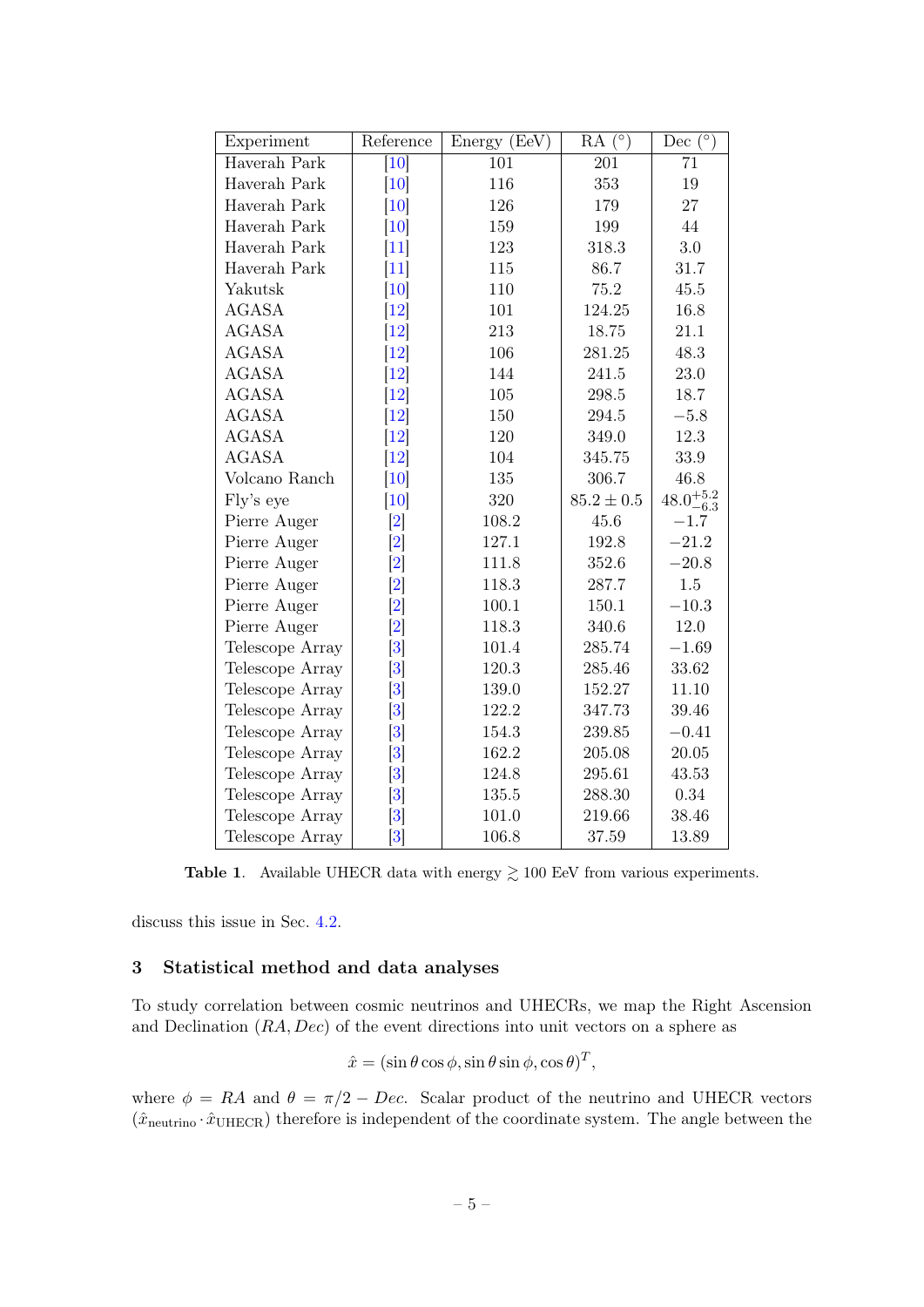two vectors

$$
\gamma = \cos^{-1}(\hat{x}_{\text{neutrino}} \cdot \hat{x}_{\text{UHECR}}),\tag{3.1}
$$

is an invariant measure of the angular correlation between the neutrino and UHECR arrival directions [\[7,](#page-20-6) [8\]](#page-20-7). Following ref. [\[7\]](#page-20-6) we use a statistic made from invariant  $\gamma$  for each neutrino direction  $\hat{x}_i$  and UHECR direction  $\hat{x}_j$  pair as

$$
\delta \chi_i^2 = \min_j (\gamma_{ij}^2 / \delta \gamma_i^2), \qquad (3.2)
$$

which is minimized for all j. Here  $\delta \gamma_i$  is the 1- $\sigma$  angular resolution of the neutrino events. We use the exact resolutions reported by the IceCube collaboration for each event [\[1\]](#page-20-0).

A value  $\delta \chi_i^2 \leq 1$  is considered a "good match" between the *i*-th neutrino and an UHECR arrival directions. We exploit distributions of all  $\delta \chi_i^2$  statistic to study angular correlation between IceCube neutrino events and UHECR data. The distribution with observed data giving a number of "hits" or  $N_{\text{hits}}$  with  $\delta \chi^2 \leq 1$  therefore forms a basis to claim correlation. Note that in case more than one UHECR directions are within the error circle of a neutrino event, the  $\delta \chi^2$  value for UHECR closest to the neutrino direction is chosen in this method.

We estimate the significance of any correlation in data by comparing  $N_{\text{hits}}$  with corresponding number from null distributions. We construct two null distributions, in one case we randomize only the  $RA$  of UHECRs, keeping their  $Dec$  the same as in data; and in the second case we also randomize Dec according to the zenith-angle depended sky exposure of the UHECR experiments [\[36\]](#page-21-0), affecting the declination distributions of UHECR data. We call these two null distributions as the *semi-isotropic null* and *exposure-corrected null*, respectively. The *semi-isotropic null* is a quick-way to check significance while the *exposure-corrected null* is accurate when information on particular experiments are available. In both cases we perform 100,000 realizations of drawing random numbers to assign new RA and Dec values for each event to construct  $\delta \chi^2$  distributions in the same way as done with real data. We find that the two null distributions are in good agreement with each other in most cases.

We calculate statistical significance of correlation in real data or p-value (chance probability) using frequentists' approach. We count the number of times we get a random data set that gives equal or more hits than the  $N_{\text{hits}}$  in real data within  $\delta \chi^2 \leq 1$  bin. Dividing this number with the total number of random data sets generated  $(100,000)$  gives us the *p*-value. We cross-check this p-value by calculating the Poisson probability of obtaining  $N_{\text{hits}}$  within  $\delta \chi^2 \leq 1$  bin given the corresponding average hits expected from the null distribution. These two chance probabilities are in good agreement.

## <span id="page-6-0"></span>4 Results

#### <span id="page-6-1"></span>4.1 Correlations between neutrinos and UHECRs

We apply our statistical method separately to the PAO and TA data, to a combination of the both and to all available UHECR data above 100 EeV from all experiments (see Table [1\)](#page-5-1). The results are shown in the histograms of Figure [3.](#page-7-0) The counts in the  $0 \le \delta \chi^2 \le 1$  bins for the blue, filled histograms correspond to the number of correlated neutrino events with UHECRs. Counts in other bins are due to distant pairs of the neutrino events and UHECRs and are uninteresting for us. The counts for the red (green), open histogram in the same bins correspond to the expected number of correlated neutrino events from the semi-isotropic null (exposure-corrected null), after averaging over 100,000 simulated data sets with random UHECR positions. Both null distributions give similar results.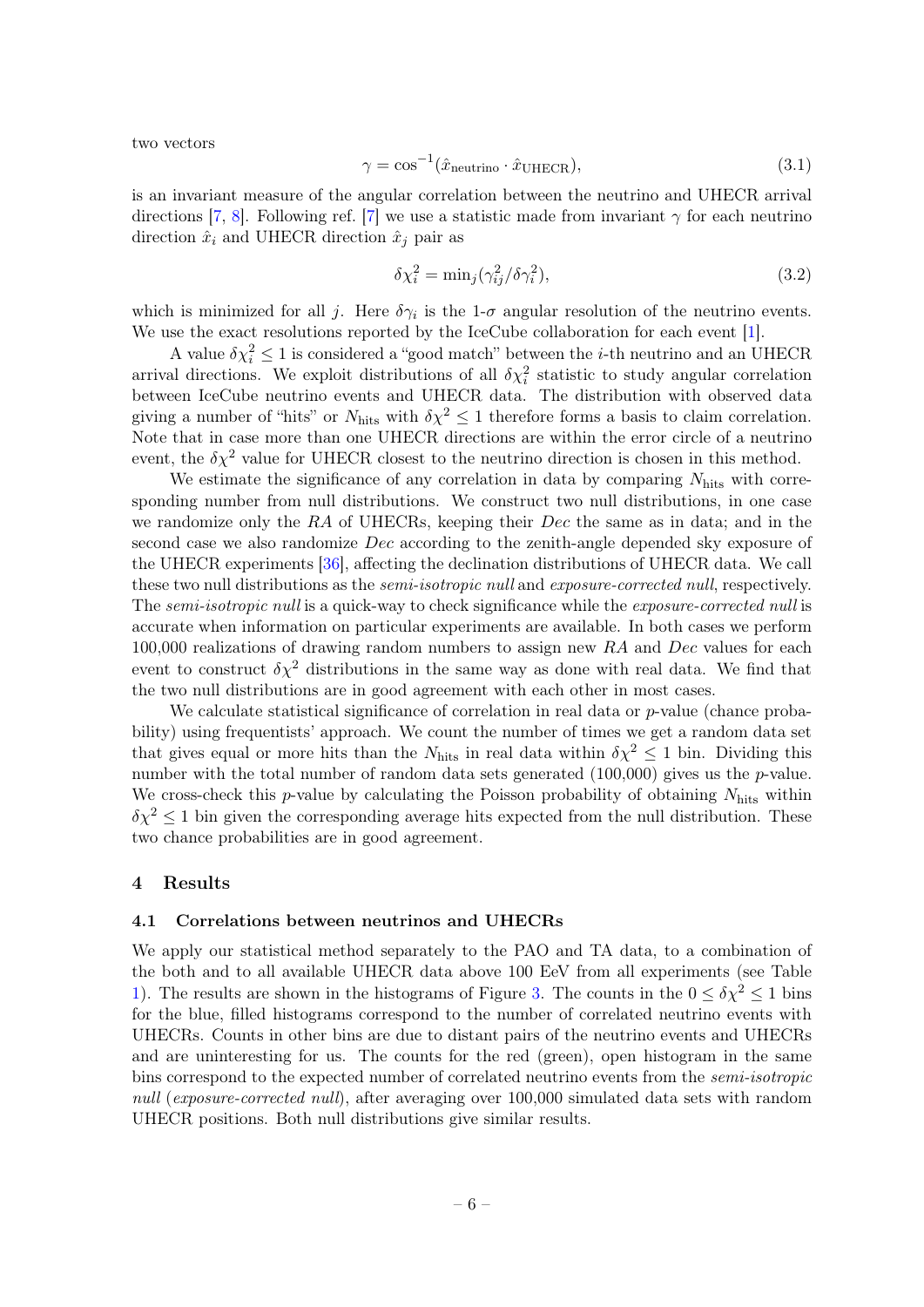

<span id="page-7-0"></span>**Figure 3.** Distributions of  $\delta \chi^2$  found in observed data (blue, filled histograms) and in simulated data corresponding to the semi-isotropic null (red, open histograms) and the exposure-corrected null (green, open histograms). The histograms have been truncated at  $\delta \chi^2 = 10$  for better display. Significances (*p*-values) have been calculated for the  $0\leq\delta\chi^2\leq1$  bins.

Figure [3](#page-7-0) also shows p-values or the probability of finding the correlated events ( $0 \leq$  $\delta \chi^2 \leq 1$ ) in observed data as a fluctuation of the randomly distributed UHECRs in the sky. The probability  $1 - p \approx 90\%$  is the confidence level (CL) that the IceCube neutrino events and all available UHECR data with energy  $\geq$  100 EeV are correlated. A correlation with similar CL exists between the neutrino and PAO-only data sets and between the neutrino and TA-only data sets. The Poisson probability of obtaining  $N_{\text{hits}} = 7$  in PAO data when 4 are expected from the *semi-isotropic null distribution* and  $N_{\text{hits}} = 6$  in TA data with 3.8 expected from the same null distribution are  $\approx 0.06$ , in very good agreement with our p-values. Similarly, for the combined data set of all UHECRs  $> 100$  EeV,  $N_{\text{hits}} = 12$  when expected value is 8.8 corresponds to a Poisson probability of  $\approx 0.07$ , again in very good agreement with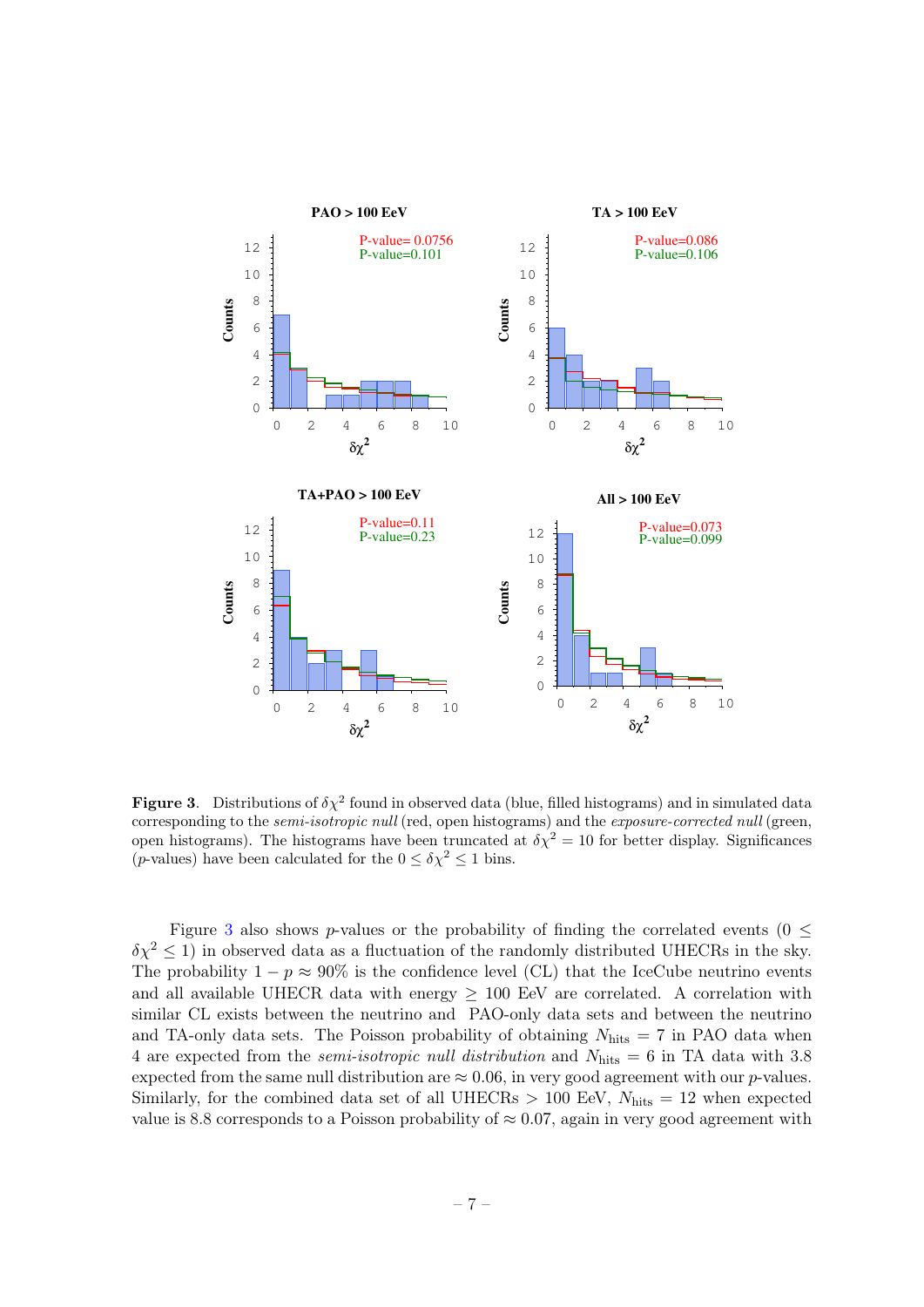

<span id="page-8-0"></span>**Figure 4.** Comparisons between the  $N_{\text{hits}}$  distributions in the  $\delta \chi^2 \leq 1$  bins of Fig. [3](#page-7-0) obtained from the semi-isotropic (red solid lines) and exposure-corrected (green solid lines) null distributions. Also plotted are the Poisson distributions (dotted lines) for the average values of the respective null distributions in the  $\delta \chi^2 \leq 1$  bins of Fig. [3.](#page-7-0) The vertical lines are the observed N<sub>hits</sub> values in data.

our p-value.

We remind the readers that the counts in the  $\delta \chi^2$  distributions with TA+PAO data is not the algebraic sum of the counts in the distributions with TA and PAO data separately. This is because our  $\delta \chi^2$  statistic choose the nearest UHECR data point even if more than one are present within the error circle of a neutrino event. The same is true for distribution with all UHECRs. We list the correlated events in Table [2](#page-9-0) against the neutrino event numbers in ref. [\[1\]](#page-20-0). Note that we list all UHECRs giving  $\delta \chi^2 \leq 1$  in the table. There are 7 UHECRs which are correlated with 2 or more neutrino events. None of the correlated neutrinos are PeV neutrino events.

Figure [4](#page-8-0) shows a comparison between the two null distributions for UHECRs with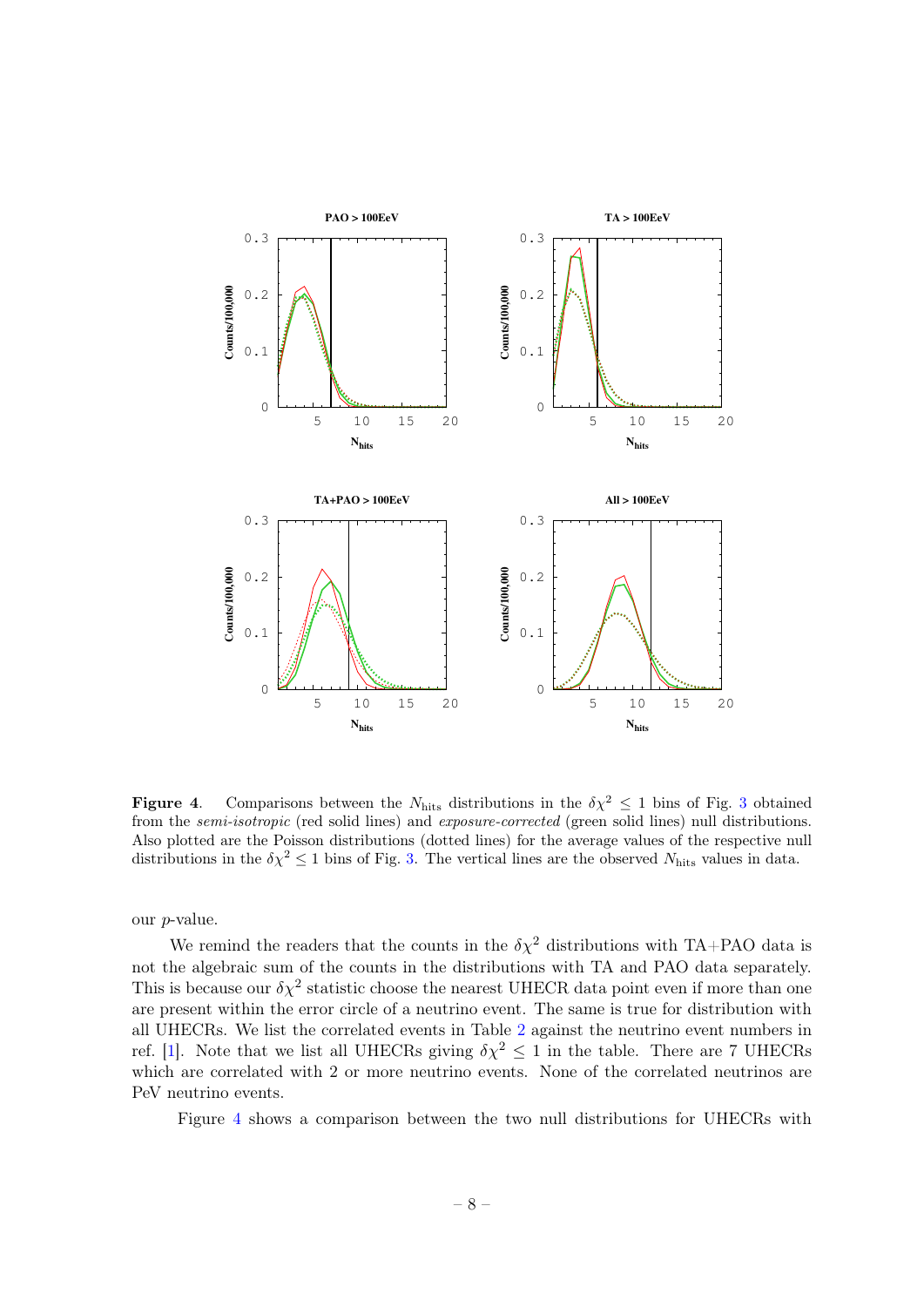| $\nu$ event no. [1] | $\delta \chi^2$ | Energy (EeV) | $RA(^{\circ})$       | Dec $(^\circ)$ | Experiment    |
|---------------------|-----------------|--------------|----------------------|----------------|---------------|
| $\mathbf{1}$        | 0.41            | 108.2        | 45.6                 | $-1.7$         | PAO           |
|                     | 0.95            | 106.8        | 37.59                | 13.9           | TA            |
| $\overline{2}$      | 0.97            | 150          | 294.5                | $-5.8$         | <b>AGASA</b>  |
| 11                  | 0.10            | 100.1        | $150.1\,$            | $-10.3$        | PAO           |
| 16                  | 0.006           | 127.1        | 192.8                | $-21.2$        | PAO           |
| $17\,$              | 0.77            | 144          | 241.5                | $23.0\,$       | <b>AGASA</b>  |
| $21\,$              | 0.55            | 111.8        | $352.6\,$            | $-20.8$        | PAO           |
| $24\,$              | 0.78            | 101.4        | 285.74               | $-1.7$         | TA            |
|                     | 0.97            | 150          | 294.5                | $-5.8$         | <b>AGASA</b>  |
| 25                  | 0.06            | 150          | 294.5                | $-5.8$         | <b>AGASA</b>  |
|                     | 0.07            | 101.4        | 285.74               | $-1.7$         | TA            |
|                     | 0.10            | 135.5        | 288.3                | 0.34           | TA            |
|                     | 0.12            | 118.3        | 287.7                | $1.5\,$        | PAO           |
|                     | 0.58            | 105          | $\boldsymbol{298.5}$ | 18.7           | <b>AGASA</b>  |
|                     | 0.62            | 123          | 318.3                | $\sqrt{3}$     | Haverah Park  |
| 29                  | 0.18            | 124.8        | 295.6                | 43.52          | <b>TA</b>     |
| 31                  | 0.35            | 101          | $201\,$              | $71\,$         | Haverah Park  |
| 33                  | 0.34            | 118.3        | 287.7                | $1.5\,$        | PAO           |
|                     | 0.40            | 135.5        | 288.3                | 0.34           | <b>TA</b>     |
|                     | 0.74            | 101.4        | 285.74               | $-1.7$         | <b>TA</b>     |
|                     | 0.84            | 105          | 298.5                | 18.7           | <b>AGASA</b>  |
| 34                  | $0.20\,$        | 104          | 345.75               | $34\,$         | <b>AGASA</b>  |
|                     | 0.22            | 135          | 306.7                | 46.8           | Volcano Ranch |
|                     | 0.25            | 122.2        | 347.7                | 39.46          | TA            |
|                     | 0.34            | 118          | $340.6\,$            | 12             | PAO           |
|                     | 0.34            | 124.8        | 295.61               | 43.53          | <b>TA</b>     |
|                     | 0.36            | 105          | 298.5                | 18.7           | <b>AGASA</b>  |
|                     | 0.45            | 123          | 318.3                | 3              | Haverah Park  |
|                     | 0.47            | 116          | 353                  | 19             | Haverah Park  |
|                     | 0.50            | 120          | 349                  | 12.3           | <b>AGASA</b>  |
|                     | 0.55            | 120.3        | 285.5                | 33.62          | <b>TA</b>     |
|                     | 0.71            | 134          | 281.25               | 48.3           | <b>AGASA</b>  |

<span id="page-9-0"></span>Table 2. IceCube cosmic neutrino events correlated with UHECRs above 100 EeV.

energy  $\geq 100$  EeV in Fig. [3](#page-7-0) by using the  $N_{\text{hits}}$  within the  $\delta \chi^2 \leq 1$  bin from simulations for both the null distributions. The two null distributions agree well in all cases except for the combined analysis of the TA and PAO data. A comparison with Poisson distribution with frequency for the corresponding cases are also shown. For PAO UHECRs >100 EeV the two null distributions follow the respective Poisson distributions but not for the other cases. The black vertical line represents the observed  $N_{\text{hits}}$ .

We do the same statistical analysis with UHECRs above 80 EeV. The results are shown in Figure [5.](#page-10-0) There are 6 new correlations in the PAO-only data. Only 10 is expected from our null distributions as compared to 13 total in data. This reduces correlation between the IceCube and PAO data to ≈ 84%−88% CL. A list of UHECRs from the PAO correlated with the neutrino events is given in Table [3.](#page-11-1) Note that the 2 PeV neutrino event (event number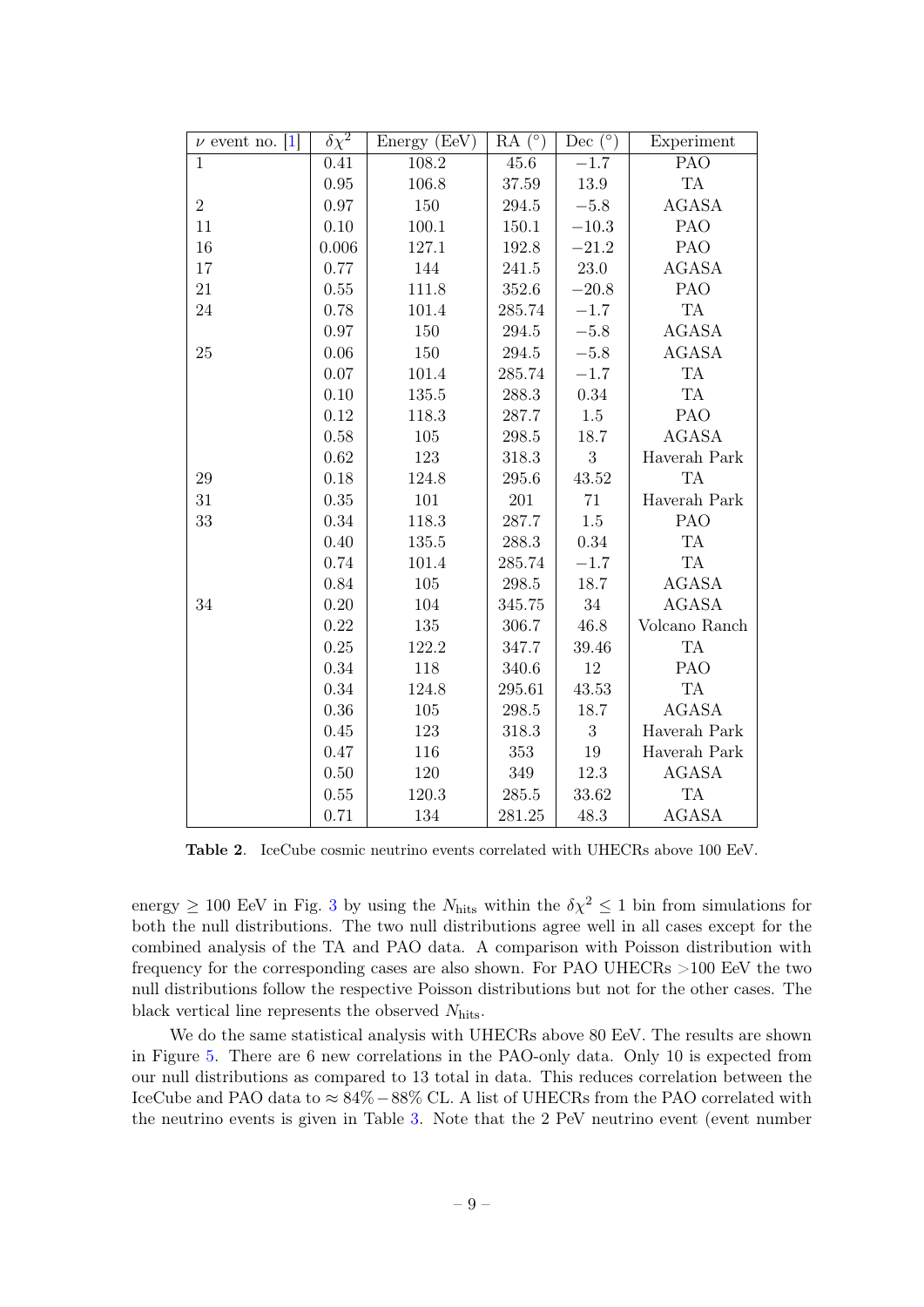

<span id="page-10-0"></span>Figure 5. The same as in Figure [3](#page-7-0) but for UHECRs with energy  $\geq 80$  EeV.

35), the highest observed energy so far [\[1\]](#page-20-0), is now correlated with a 89.1 EeV PAO event. The other two neutrino events with energy  $\approx 1$  PeV each still remain uncorrelated with UHECRs with energy  $\geq 80$  EeV. There are 6 UHECRs in Table [3](#page-11-1) which are correlated with more than one neutrino events. In particular an 82 EeV PAO event is correlated with 4 neutrino events.

Lowering the UHECR energy lower limit to 80 EeV adds 2 new correlated events in the case of TA-only data with a total of 8 as compared to  $\approx$  5.6 expected from both the null distributions, giving a CL of  $\approx 90\%$ . Combining the PAO and TA data results in similar significance as obtained from individual data sets. Combining the PAO, TA and AGASA data reduces the significance of correlation.

Further lowering the UHECR energy lower limit to 60 EeV gives no significant correlation between the IceCube cosmic neutrino data and UHECR data. Figure [6](#page-12-1) shows that the number of correlated events in data is very similar to those expected from the null distributions in all cases. Such a loss of significance is expected when there is no real correlation between the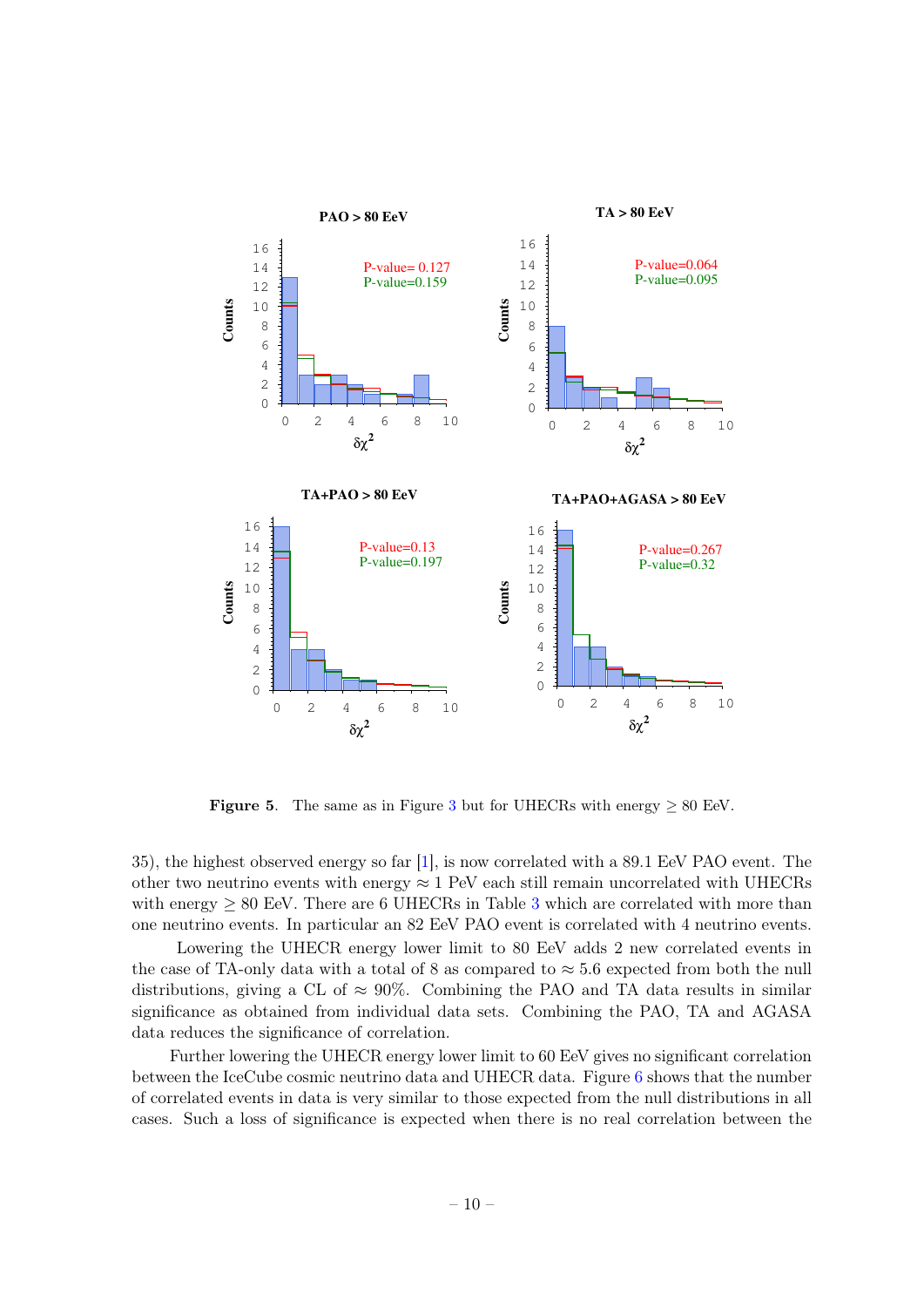| $\nu$ event no. [1] | $\delta \chi^2$ | Energy (EeV) | $RA(^{\circ})$ | Dec $(^\circ)$ |
|---------------------|-----------------|--------------|----------------|----------------|
| $\mathbf{1}$        | 0.41            | 108.2        | 45.6           | $-1.7$         |
| $\boldsymbol{2}$    | 0.002           | 80.9         | 283.7          | $-28.6$        |
| $\overline{7}$      | 0.85            | 83.8         | 26.8           | $-24.8$        |
| 11                  | 0.10            | 100.1        | 150.1          | $-10.3$        |
| 15                  | 0.6             | 82.3         | 287.7          | $-64.9$        |
| 16                  | 0.006           | 127.1        | 192.8          | $-21.2$        |
|                     | 0.52            | 84.7         | 199.7          | $-34.9$        |
| 21                  | 0.55            | 111.8        | 352.6          | $-20.8$        |
| 21                  | 0.6             | 83.8         | 26.8           | $-24.8$        |
| 22                  | 0.85            | 80.9         | 283.7          | $-28.6$        |
| 24                  | 0.77            | 80.9         | 283.7          | $-28.6$        |
| 25                  | 0.095           | 80.2         | 283.7          | $-28.6$        |
|                     | 0.12            | 118.3        | 287.7          | 1.5            |
|                     | 0.61            | 82           | 299            | 19.4           |
|                     | 0.62            | 80.2         | 271.1          | 19.0           |
|                     | 0.67            | 81.4         | 308.8          | 16.1           |
| 33                  | 0.34            | 82           | 287.7          | 1.5            |
|                     | 0.95            | 82           | 299            | 19.4           |
| 34                  | 0.22            | 81.4         | 308.8          | 16.1           |
|                     | 0.34            | 82           | 299.           | 19.4           |
|                     | 0.34            | 118.3        | 340.6          | 12             |
|                     | 0.6             | 89           | 349.9          | 9.3            |
| 35                  | 0.96            | 89.1         | 218.8          | $-70.8$        |

<span id="page-11-1"></span>Table 3. IceCube cosmic neutrino events correlated with UHECRs detected by PAO above 80 EeV.

data sets.

## <span id="page-11-0"></span>4.2 Energy calibrated events

As we noted earlier, energy calibration among different UHECR experiments is a widelydebated issue. If UHECR flux is uniform over the whole sky and each experiment measures the same primary particles' energy then the number of UHECR events should be proportional to the exposures of the experiments. Therefore it is difficult, in particular, to reconcile the 10 TA events at > 100 EeV compared to the 6 from PAO, which has 20 times more exposure than TA. There are many energy rescaling procedure suggested among experiments (see, e.g., refs. [\[15](#page-20-14)[–17\]](#page-21-1)) to bring their respective measured fluxes close to each other, mostly at the "ankle" regime. Even these procedures cannot reconcile number of events, after exposure corrections, above 100 EeV among different experiments. It is plausible that the energy rescaling factors themselves are energy dependent, differing from the ankle regime to the GZK regime. Reconstructing such energy-dependent rescaling factors is beyond the scope of this paper. We hope the experimental collaborations will provide such factors in future.

To illustrate the energy rescaling effect on our correlation study, we adopt a recent procedure in ref. [\[15\]](#page-20-14) which is based on a joint PAO and TA analysis of UHECRs from an overlapping region in the sky. We decrease the energies of the TA events by 25% but keep the energies of the PAO events unchanged [\[15\]](#page-20-14). So the number of UHECRs events above 100 EeV from TA is now 4, out of which only 2 correlates with the neutrino events in the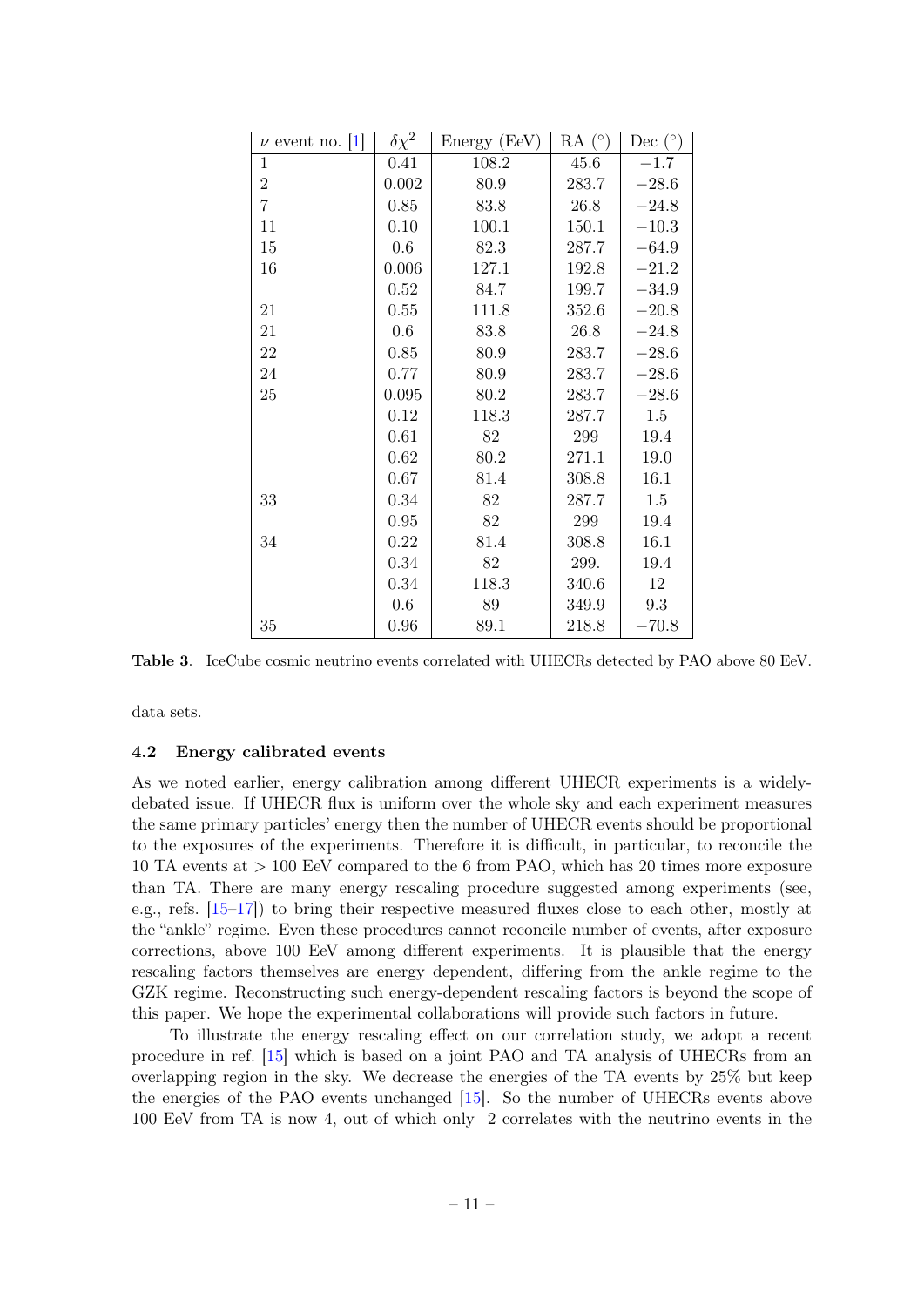

<span id="page-12-1"></span>Figure 6. The same as in Figure [3](#page-7-0) but for UHECRs with energy  $\geq 60$  EeV.

 $\delta \chi^2 \leq 1$  bin (see Fig. [7\)](#page-13-0). Interestingly, however, there are now 6 counts in the  $1 \leq \delta \chi^2 \leq 2$ bin which corresponds to a Poisson probability of 0.0108 according to the *semi-isotropic null*. A combined analysis of the TA and PAO data considering the above energy rescaling, gives no significant correlation with neutrino data.

## <span id="page-12-0"></span>4.3 Astrophysical source search

We search for astrophysical source candidates for UHECRs which are correlated with IceCube cosmic neutrino events, assuming both are produced by the same sources. We use data from Tables [2](#page-9-0) and [3](#page-11-1) for this purpose. The experimental angular resolution of the UHECRs is of the order of 1<sup>°</sup>. However, Galactic and intergalactic magnetic field can deflect them by more than a few degrees from their source directions. The deflection angle in the intergalactic random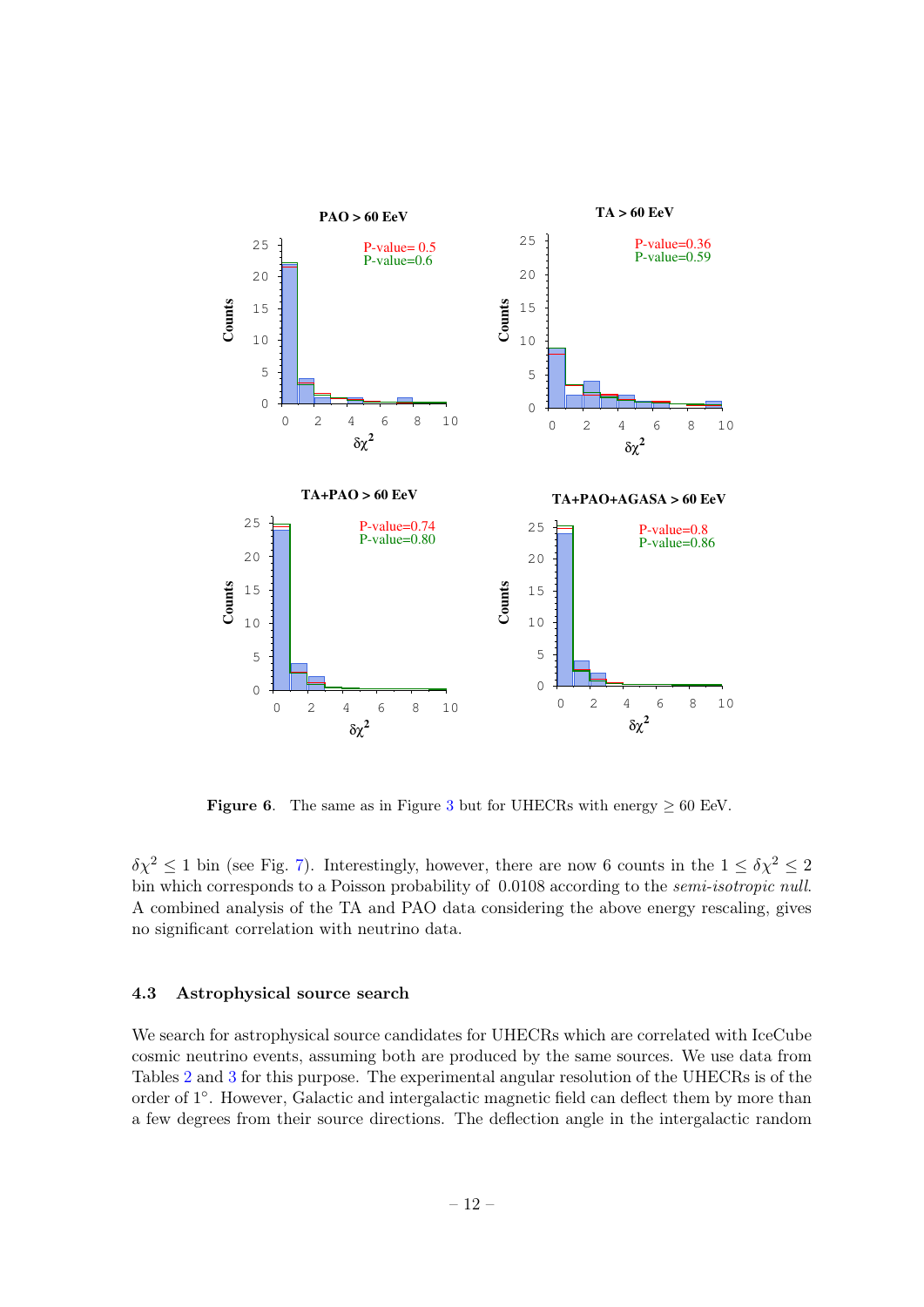

<span id="page-13-0"></span>Figure 7. The same as in Figure [3](#page-7-0) upper-right and bottom-left panels but the energies for the TA events have been reduced by 25% compared to the PAO events.

magnetic field [\[18\]](#page-21-2) with strength  $B_{rdm}$  and coherence length  $\lambda_{coh}$  is

<span id="page-13-1"></span>
$$
\delta\theta_{\rm IG} \approx 1.1^{\circ} Z \left(\frac{E_{\rm cr}}{100 \text{ EeV}}\right)^{-1} \left(\frac{B_{\rm rdm}}{1 \text{ nG}}\right) \left(\frac{D}{200 \text{ Mpc}}\right)^{1/2} \left(\frac{\lambda_{\rm coh}}{100 \text{ kpc}}\right)^{1/2} \tag{4.1}
$$

where  $Z$  and  $E_{cr}$  are the charge and energy of the UHECR and  $D$  is the distance to the source. The deflection angle in a small-scale Galactic random magnetic field, using Eq. [\(4.1\)](#page-13-1) with  $B_{\text{rdm}} = 1 \mu\text{G}$ ,  $\lambda_{\text{coh}} = 100$  pc is much smaller,  $\delta\theta_{\text{G}} \approx 0.2^{\circ} Z$ , for  $E_{\text{cr}} = 100$  EeV and  $D = 10$  kpc. However, the deflection angle in the large-scale regular component of the Galactic magnetic field in the disk and in the halo can be larger,  $\sim 1^{\circ}-3^{\circ}$  [\[19,](#page-21-3) [20\]](#page-21-4). Hereafter we assume that UHECRs with energy  $\geq 80$  EeV are dominantly protons <sup>[1](#page-13-2)</sup>. We also chose a conservative source search region of  $3^{\circ}$  around the directions of UHECRs which are correlated with cosmic neutrino events.

We also limit our source search within a comoving volume with its radius set by the GZK effect of  $p_{\text{UHECR}} + \gamma_{\text{CMB}}$  interactions and corresponding energy losses by UHECR protons [\[5,](#page-20-4) [6\]](#page-20-5). A crude estimate of the mean-free-path for this interaction can be obtained from the number density of CMB photons with 2.73 K temperature in the local universe, which is

$$
\epsilon n(\epsilon) = \frac{1.32 \times 10^4 (\epsilon/\text{meV})^3}{\text{exp}\left[4.25(\epsilon/\text{meV})\right] - 1} \text{ cm}^{-3}.
$$
\n(4.2)

Thus the number density is 244 cm<sup>-3</sup> at the peak photon energy  $\epsilon = 2.82 k_B(2.73 \text{ K}) =$ 0.66 meV, where  $k_B = 8.62 \times 10^{-5}$  eV K<sup>-1</sup> is the Boltzmann constant. A parametrization of the UHECR proton's mean-free-path, using delta function approximation of the  $p\gamma$  cross section, is given by

$$
\lambda_p \approx 245.76 \left(\frac{E_p}{100 \text{ EeV}}\right)^{-3} \exp\left[0.42 \left(\frac{E_p}{100 \text{ EeV}}\right) - 1\right] \text{ Mpc},\tag{4.3}
$$

<span id="page-13-2"></span><sup>&</sup>lt;sup>1</sup>Note that the mass composition measurement by the PAO collaboration by using shower maxima, which favors heavy nuclei as primaries, is done up to an energy  $\sim 60$  EeV only [\[22\]](#page-21-5).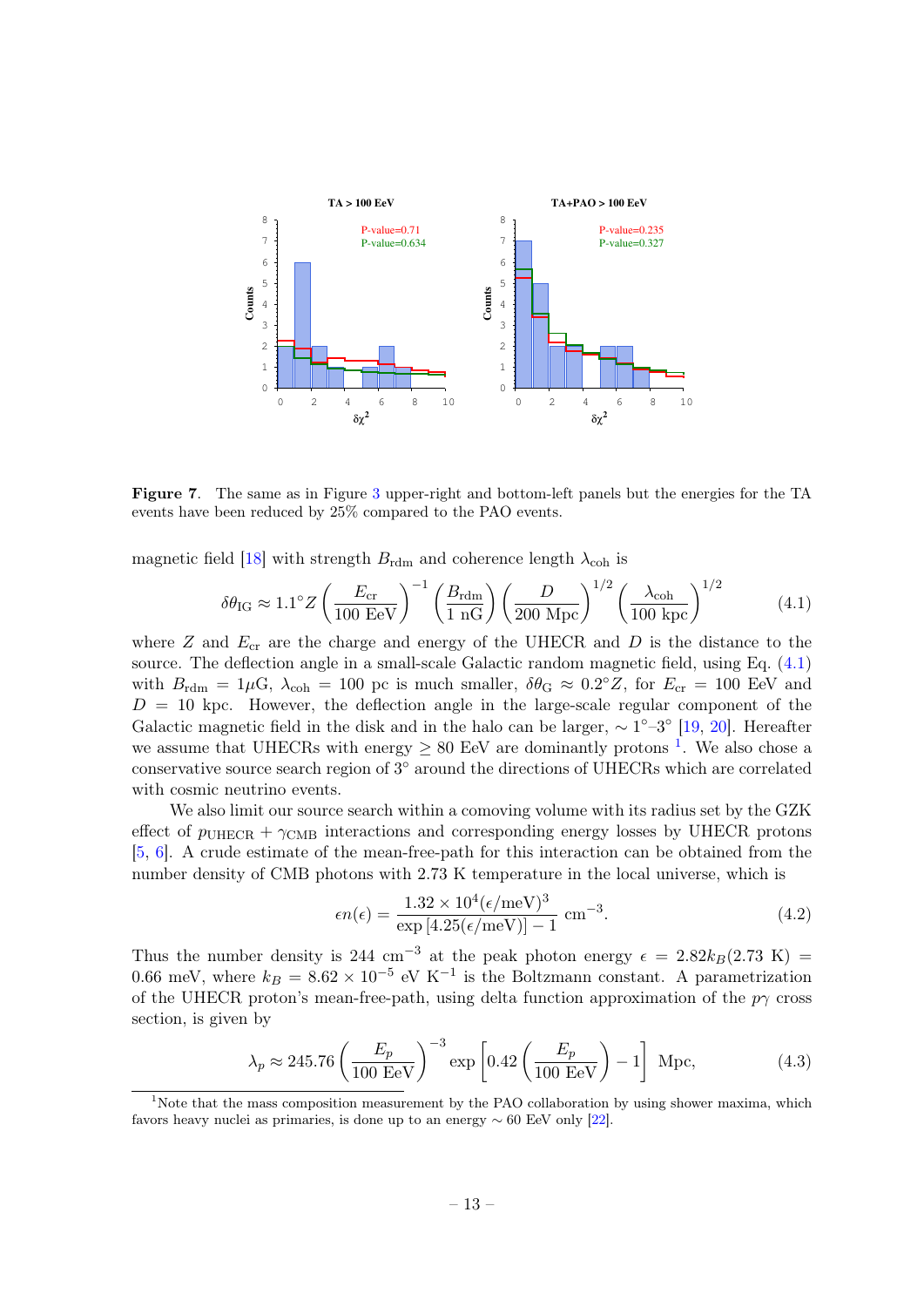which reproduces results from numerical calculations with accurate treatment [\[21\]](#page-21-6) within  $\sim$  10% in the  $\sim$  60–200 EeV range. For reference,  $\lambda_p = 539, 247, 138$  and 26 Mpc at  $E_p = 60, 80, 100$  and 200 EeV, respectively. We search for astrophysical sources within redshift  $z = 0.06$ , which corresponds to a luminosity distance  $d_L = 270.4$  Mpc in  $\Lambda$ CDM cosmology with  $H_0 = 69.6$  km s<sup>-1</sup> Mpc<sup>-1</sup>,  $\Omega_M = 0.286$  and  $\Omega_{\Lambda} = 0.714$  [\[23\]](#page-21-7). The proper distance,  $d_p = d_L/(1+z)^2 = 241$  Mpc, is similar to  $\lambda_p$  at 80 EeV.

We have used the Swift-BAT 70 month X-ray source catalog [\[24\]](#page-21-8) to search for astrophysical sources which are correlated with UHECR and cosmic neutrino events. In 70 months of observations, the catalog includes 1210 objects of which 503 objects are within redshift ≤ 0.06. Out of these 503 X-ray selected objects at least 18 are simultaneously correlated with the neutrino events and UHECRs above 100 EeV, see Table [4.](#page-15-0) The correlated X-ray sources are all Seyfert (Sy) galaxies except ABELL 2319 which is a galaxy cluster (GC). The X-ray luminosity of these sources vary between  $L_X \approx 10^{43}$ – $10^{45}$  erg s<sup>-1</sup>, with Cygnus A the most luminous of all. Note that the PAO collaboration has also found an anisotropy at ∼ 98.6% CL in UHECRs with energy  $\geq$  58 EeV and within  $\sim$  18<sup>°</sup> circles around the AGNs in Swift-BAT catalog [\[24\]](#page-21-8) at distance  $\leq 130$  Mpc and X-ray luminosity  $L_X \gtrsim 10^{44}$  erg s<sup>-1</sup> [\[2\]](#page-20-1). Our list in Table [4](#page-15-0) includes NGC 1142 which is also one of the five sources that dominantly contribute to the anisotropy found in the PAO data [\[2\]](#page-20-1).

In another correlated source search we have used bright extragalactic radio sources with flux density  $> 1$  Jy at 5 MHz from the Kühr catalog [\[25\]](#page-21-9). It has 61 sources within known redshift  $\leq 0.06$ . Only 3 sources from this catalog are correlated simultaneously with IceCube neutrinos and UHECRs above 100 EeV, see Table [4.](#page-15-0) Two of these sources are Seyfert galaxies and the third one is a galaxy cluster. There are two common sources, that are correlated with both neutrinos and UHECRs, between the Swift-BAT and Kühr catalogs. These are NGC 1068 and PKS 2331-240. Both of them are Seyfert galaxies.

We have also searched the first AGN catalog (1LAC) published by the Fermi-LAT collaboration [\[26\]](#page-21-10) for possible correlations with neutrino and UHECR arrival directions but did not find any.

It is interesting note that the cosmic neutrino events (nos. 2, 12, 14, 15 and 36) which are strongly correlated with the Fermi Bubbles<sup>[2](#page-14-1)</sup> [\[27,](#page-21-11) [28\]](#page-21-12), except for event no. 2, do not appear in Table [4.](#page-15-0) This could be a hint to possible extragalactic [\[29\]](#page-21-13) and Galactic [\[30\]](#page-21-14) components in the neutrino event data.

## <span id="page-14-0"></span>4.4 Neutrino and UHECR luminosities for correlated events

After searching for astrophysical sources correlated with both IceCube cosmic neutrino events and UHECRs, we calculate their corresponding fluxes required to produce observed events. First, we describe our point-source neutrino flux calculation method. We assume a power-law flux of the following form

$$
J_{\nu_{\alpha}}(E_{\nu}) = A_{\nu_{\alpha}} \left(\frac{E_{\nu}}{100 \text{ TeV}}\right)^{-\kappa},\tag{4.4}
$$

which is the same for all 3 flavors:  $\alpha = e, \mu, \tau$ . We estimate the normalization factor from the number of neutrinos events  $N_{\nu}$  of any flavor <sup>[3](#page-14-2)</sup> as

<span id="page-14-3"></span>
$$
A_{\nu_{\alpha}} = \frac{1}{3} \frac{N_{\nu}}{T \sum_{\alpha} \int_{E_{\nu 1}}^{E_{\nu 2}} dE_{\nu} A_{\text{eff},\alpha}(E_{\nu}) \left(\frac{E_{\nu}}{100 \text{ TeV}}\right)^{-\kappa}},
$$
(4.5)

<span id="page-14-1"></span> $2^{\circ}$ The centers of the error circles within the Fermi bubbles' contours

<span id="page-14-2"></span><sup>&</sup>lt;sup>3</sup>Here we tacitly assume that flavor identification is not efficient.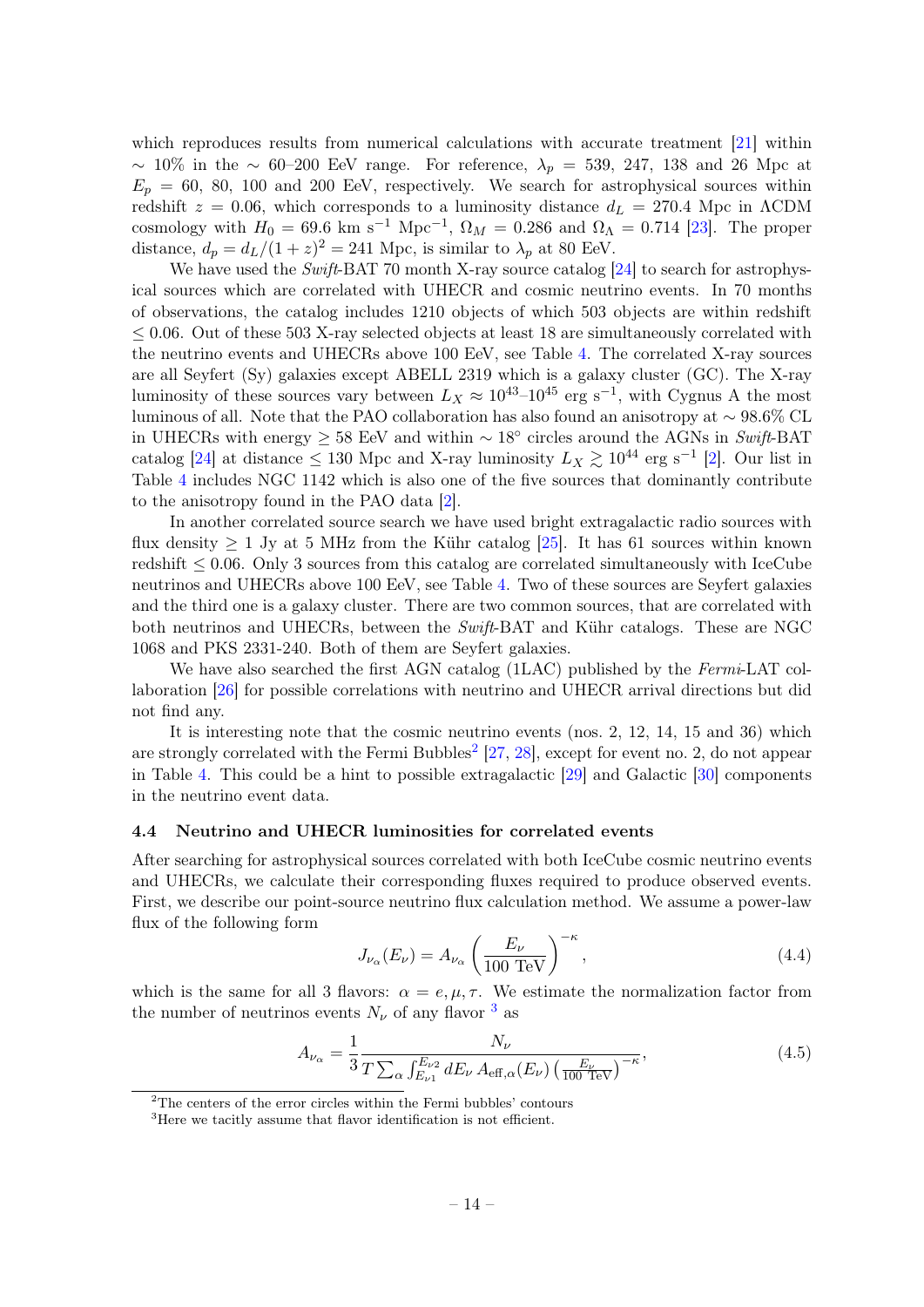| Neutrino<br>Event $#$ | <b>UHECR</b> |         |              | $Swift$ X-ray Source Catalog [24] |                  |             |  |
|-----------------------|--------------|---------|--------------|-----------------------------------|------------------|-------------|--|
|                       | RA           | Dec     | Experiment   | Name                              | $\boldsymbol{z}$ | <b>Type</b> |  |
| $\mathbf{1}$          | 45.6         | $-1.7$  | PAO          | <b>NGC 1142</b>                   | 0.0289           | Sy2         |  |
|                       |              |         |              | <b>NGC 1194</b>                   | 0.0136           | Syl         |  |
|                       |              |         |              | $MCG +00-09-042$                  | 0.0238           | $S_y2$      |  |
|                       |              |         |              | <b>NGC 1068</b>                   | 0.0038           | Sy2         |  |
| 11                    | 150.1        | $-10.3$ | <b>PAO</b>   | 2MASX J10084862-0954510           | 0.0573           | Syl.8       |  |
| 17                    | 241.5        | 23      | <b>AGASA</b> | 2MASX J16311554+2352577           | 0.0590           | Sy2         |  |
| 29, 34                | 295.6        | 43.52   | <b>TA</b>    | 2MASX J19471938+4449425           | 0.0539           | $S_y2$      |  |
|                       |              |         |              | ABELL 2319                        | 0.0557           | GC          |  |
|                       |              |         |              | Cygnus A                          | 0.0561           | Sy2         |  |
| 21                    | 352.6        | $-20.2$ | <b>PAO</b>   | PKS 2331-240                      | 0.0477           | Sy2         |  |
| 2, 24, 25             | 294.5        | $-5.8$  | AGASA        | 2MASX J19373299-0613046           | 0.0103           | Sy1.5       |  |
| 34                    | 340.6        | 12      | PAO          | $\rm{MCG}$ +01-57-016             | 0.0250           | Syl.8       |  |
|                       |              |         |              | $MCG +02-57-002$                  | 0.0290           | Sy1.5       |  |
|                       |              |         |              | <b>UGC 12237</b>                  | 0.0283           | $S_y2$      |  |
|                       | 349.0        | 12.3    | <b>AGASA</b> | <b>NGC 7479</b>                   | 0.0079           | Sy2/Liner   |  |
|                       |              |         |              | 2MASX J23272195+1524375           | 0.0457           | $S_{y1}$    |  |
|                       |              |         |              | <b>NGC 7469</b>                   | 0.0163           | Syl.2       |  |
|                       | 352.6        | $-20.2$ | Haverah Park | <b>NGC 7679</b>                   | 0.0171           | Sy2         |  |
|                       |              |         |              |                                   |                  |             |  |
| Neutrino<br>Event $#$ | <b>UHECR</b> |         |              | Kühr Radio Source Catalog [25]    |                  |             |  |
|                       | RA           | Dec     | Experiment   | Name                              | $\boldsymbol{z}$ | Type        |  |

|  |          | $45.6 -1.7$                  | PAO | NGC 1068 0.0038     | Sy2 |
|--|----------|------------------------------|-----|---------------------|-----|
|  |          | $21 \quad 352.6 \quad -20.8$ | PAO | PKS 2331-240 0.0477 | Sy2 |
|  | 34 340.6 | 12                           | PAO | NGC 7385 0.0255     | GС  |
|  |          |                              |     |                     |     |

<span id="page-15-0"></span>Table 4. Sources correlated with UHECRs and neutrino events simultaneously.

where T is IceCube lifetime and  $A_{\text{eff},\alpha}$  is effective area for different flavors. We use  $T = 988$ days for IceCube 3-year data release [\[1\]](#page-20-0) as in our correlation analysis and the following parametrization, correct within  $\sim 10\%$  uncertainty, of the effective areas [\[31\]](#page-21-15)

$$
A_{\text{eff},e} = \begin{cases} \left[1.26 \times 10^{-5} \left(E_{\nu}/\text{TeV}\right)^{2.64} - 0.017\right] \text{ m}^2, & 25 \text{ TeV} < E_{\nu} < 100 \text{ TeV} \\ \left[0.459 \left(E_{\nu}/\text{TeV}\right)^{0.5} - 1.109\right] \text{ m}^2, & E_{\nu} > 100 \text{ TeV} \end{cases} \quad (4.6)
$$
\n
$$
A_{\text{eff},\mu} = \begin{cases} \left[3.6 \times 10^{-6} \left(E_{\nu}/\text{TeV}\right)^{2.64} - 0.0142\right] \text{ m}^2, & 25 \text{ TeV} < E_{\nu} < 100 \text{ TeV} \\ \left[0.389 \left(E_{\nu}/\text{TeV}\right)^{0.5} - 1.868\right] \text{ m}^2, & E_{\nu} > 100 \text{ TeV} \end{cases}
$$
\n
$$
A_{\text{eff},\tau} = \begin{cases} \left[7.267 \times 10^{-6} \left(E_{\nu}/\text{TeV}\right)^{2.64} - 0.0175\right] \text{ m}^2, & 25 \text{ TeV} < E_{\nu} < 100 \text{ TeV} \\ \left[0.5069 \left(E_{\nu}/\text{TeV}\right)^{0.5} - 3.092\right] \text{ m}^2, & E_{\nu} > 100 \text{ TeV}. \end{cases}
$$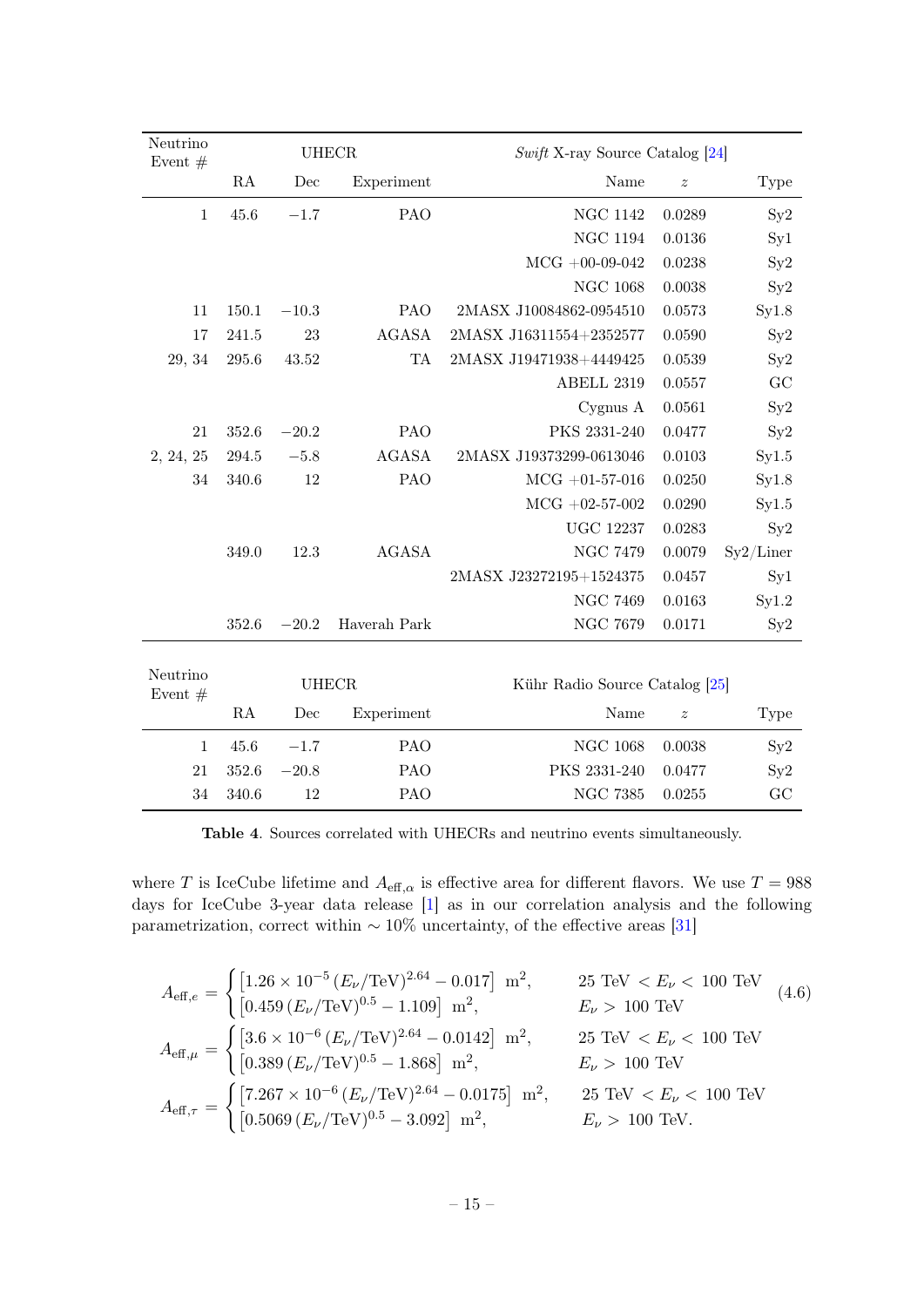For the limits of the integral in Eq. [\(4.5\)](#page-14-3) we set  $E_{\nu 1} = 25$  TeV and  $E_{\nu 2} = 2.2$  PeV, reflecting uncertainty in energy estimate reported by the IceCube collaboration [\[1\]](#page-20-0).

We use neutrino flux to calculate neutrino luminosity of the corresponding source as

$$
L_{\nu} = 4\pi d_L^2 \sum_{\alpha} \int_{E_{\nu 1}(1+z)}^{E_{\nu 2}(1+z)} dE_{\nu} E_{\nu} J_{\nu,\alpha}(E_{\nu}).
$$
\n(4.7)

These luminosities are listed in Table [5.](#page-17-0) We use two values of  $\kappa$ , the choice  $\kappa = 2.3$  is motivated by fit to IceCube data assuming an isotropic distribution of events [\[1,](#page-20-0) [32\]](#page-21-16) and the choice  $\kappa =$ 2.1 is motivated by the cosmic-ray spectrum expected from Fermi acceleration mechanisms. Note that  $N_{\nu} = 3$  for 2MASX J19373299-0613046,  $N_{\nu} = 2$  for 2MASX J19471938+4449425 and  $N_{\nu} = 1$  for all other sources. Neutrino luminosities listed in Table [5](#page-17-0) are within a factor 5 of the corresponding X-ray luminosities of the sources. For the radio sources, neutrino luminosity far exceeds the corresponding radio luminosity.

We also calculate UHECR flux from the observed events by using exposure for the respective experiments. We use a power-law form for the observed UHECR flux above 28.8 EeV break energy as [\[33\]](#page-21-17)

<span id="page-16-2"></span>
$$
J_{\text{uhecr}}(E_{\text{cr}}) = A_{\text{uhecr}} \left(\frac{E_{\text{cr}}}{\text{EeV}}\right)^{-4.3}; E_{\text{cr}} \ge 28.8 \text{ EeV}, \tag{4.8}
$$

and derive the normalization factor as

<span id="page-16-0"></span>
$$
A_{\text{uhecr}} = \frac{N_{\text{uhecr}}}{\frac{\Xi\omega(\delta)}{\Omega} \int_{E_{\text{cr1}}}^{E_{\text{cr2}}} dE_{\text{cr}} \left(\frac{E_{\text{cr}}}{\text{EeV}}\right)^{-4.3}}.
$$
(4.9)

Here  $\Xi$  is the total integrated exposure, as mentioned in ref. [\[34\]](#page-21-18),  $\Omega$  is the solid angle of the detector and  $\omega(\delta)$  is the relative exposure for particular declination angle  $\delta$ . For reference, we use for PAO,  $\Xi_{\text{PAO}} = 66,000 \text{ km}^2 \text{ yr}$  sr and  $\Omega_{\text{PAO}} = 1.65\pi$  sr [\[2\]](#page-20-1); for TA,  $\Xi_{\text{TA}} = 3,690 \text{ km}^2 \text{ yr}$  sr and  $\Omega_{TA} = 0.85\pi$  sr [\[3\]](#page-20-2); for AGASA,  $\Xi_{AGASA} = 1,000$  km<sup>2</sup> yr sr and  $\Omega_{AGASA} = 0.59\pi$  sr [\[35\]](#page-21-19). We do not use the Haverah Park event that is correlated with a neutrino event. We calculate  $\omega(\delta)$  from ref. [\[36\]](#page-21-0) but adapt it for different experiments by using their respective geographical locations and zenith angle ranges. For the lower and upper limits of integration in Eq. [\(4.9\)](#page-16-0), we use  $E_{cr1} = 80$  EeV and  $E_{cr2} = 180$  EeV, allowing a 20% uncertainty for the 100 EeV threshold energy used to search correlation and 150 EeV maximum energy found for a UHECR correlated with a neutrino event and a source (see Table [2\)](#page-9-0).

In order to calculate  $\text{cosmic-ray}^4$  $\text{cosmic-ray}^4$  luminosity of the sources, first we note that if  $\text{cosmic}$ neutrinos detected by IceCube are coming from the same source that are correlated with UHECRs, then the cosmic-ray flux in Eq. [\(4.8\)](#page-16-2) needs to be extrapolated down to  $\sim$  500 TeV which is required to produce  $\sim 30$  TeV neutrinos. Second, the flux in Eq. [\(4.8\)](#page-16-2) needs to be corrected for GZK suppression above  $\sim$  40 EeV. Given a cosmic-ray proton luminosity  $L_{\rm cr}$ between the generation energies  $E'_{cr1} = 500$  TeV and  $E'_{cr2} = 180$  EeV with  $\propto E'^{-\kappa}_{cr}$  spectrum in a source at redshift z, the cosmic-ray flux on the Earth is  $[37, 38]$  $[37, 38]$ 

<span id="page-16-3"></span>
$$
J_{\rm cr}(E_{\rm cr}) = \frac{L_{\rm cr}(1+z)}{4\pi d_L^2} \frac{(\kappa - 2)(E_{\rm cr1}' E_{\rm cr2}')^{\kappa - 2}}{E_{\rm cr2}'^{\kappa - 2} - E_{\rm cr1}^{\kappa - 2}} E_{\rm cr}^{\prime - \kappa} \left(\frac{dE_{\rm cr}'}{dE_{\rm cr}}\right). \tag{4.10}
$$

The cosmic-ray energy at the source and on the Earth are related through various energy losses [\[37\]](#page-21-20). Following ref. [\[38\]](#page-21-21) we have plotted cosmic-ray flux in Fig. [8](#page-18-1) using Eq. [\(4.10\)](#page-16-3) for

<span id="page-16-1"></span><sup>4</sup>We assume they are dominantly protons.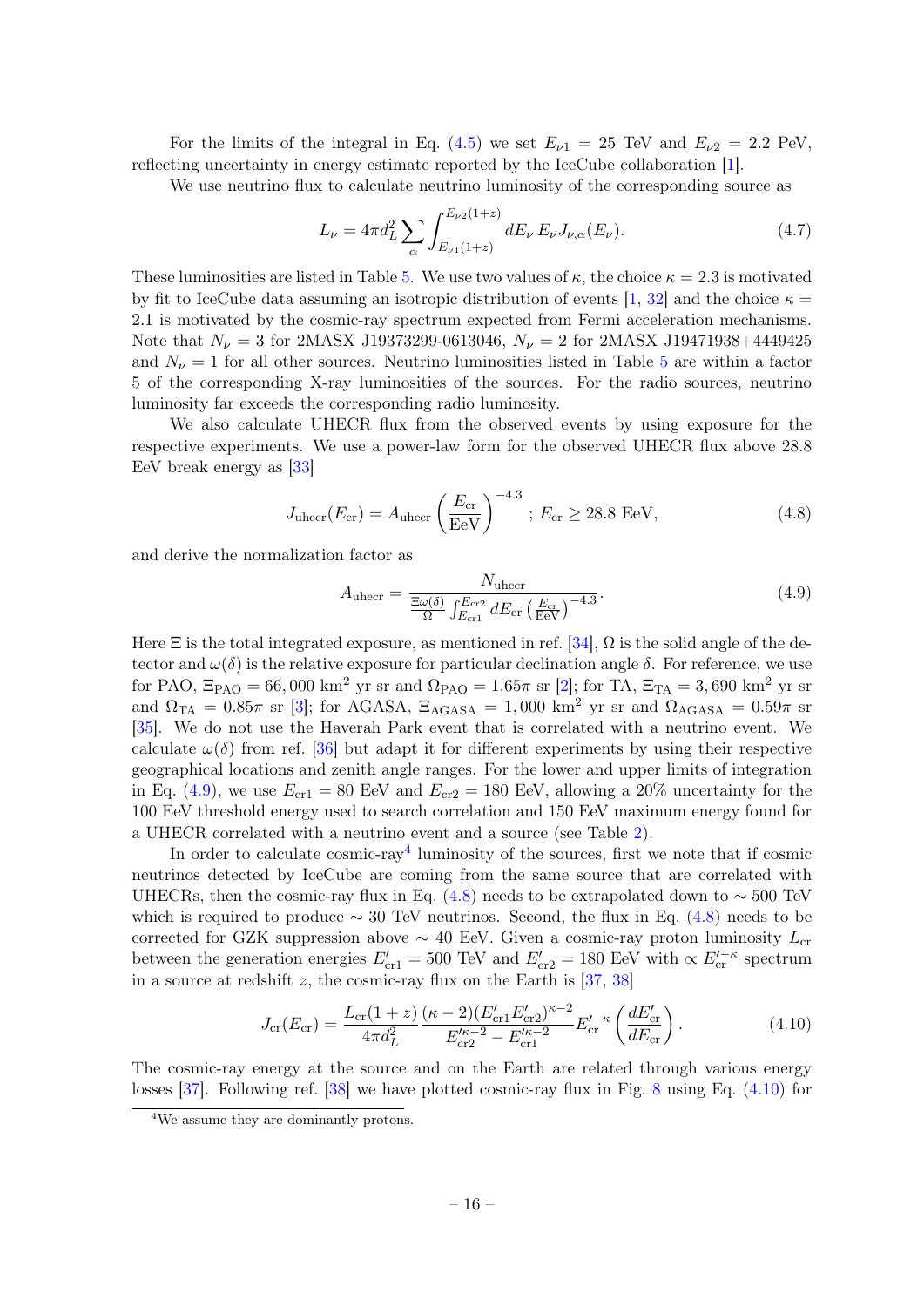| Source name             | $L_X (10^{44} \text{ erg/s})$    |              | $L_{\nu}$ $(10^{44} \text{ erg/s})$ |              | $L_{cr}$ (10 <sup>44</sup> erg/s) |  |  |
|-------------------------|----------------------------------|--------------|-------------------------------------|--------------|-----------------------------------|--|--|
|                         | $/L_R$ (10 <sup>41</sup> erg/s)  | $\kappa=2.1$ | $=2.3$                              | $\kappa=2.1$ | $= 2.3$                           |  |  |
| $\rm NGC$ 1142          | $1.58/0.012(74 \text{ GHz})$     | 0.95         | $1.0\,$                             | 0.7          | $5.4\,$                           |  |  |
| <b>NGC 1194</b>         | $0.12/0.00012(1.4 \text{ GHz})$  | 0.2          | 0.2                                 | 0.04         | 0.2                               |  |  |
| $MCG +00-09-042$        | $0.17/0.0043(1.4 \text{ GHz})$   | 0.64         | 0.71                                | 0.3          | 2.1                               |  |  |
| $\rm NGC$ 1068          | $0.031/0.0034(31.4 \text{ GHz})$ | 0.016        | 0.017                               | $0.001\,$    | 0.007                             |  |  |
| 2MASX J10084862-0954510 | $1.04/0.0028(1.4 \text{ GHz})$   | $3.9\,$      | 4.32                                | 44           | 578                               |  |  |
| 2MASX J16311554+2352577 | $0.79/0.0048(1.4 \text{ GHz})$   | 4.1          | 4.6                                 | 1600         | 22000                             |  |  |
| 2MASX J19471938+4449425 | $1.66/0.0045(1.4 \text{ GHz})$   | $6.8\,$      | 7.6                                 | 211          | 26000                             |  |  |
| ABELL 2319              | $1.78/0.0046(1.4 \text{ GHz})$   | 3.7          | 4.1                                 | 270          | 3500                              |  |  |
| Cyg <sub>mus</sub> A    | $11.2/314(14.7 \text{ GHz})$     | $3.7\,$      | 4.1                                 | 290          | 3700                              |  |  |
| PKS 2331-240            | $0.81/1.32(31.4 \text{ GHz})$    | 2.6          | 2.9                                 | 9.5          | 102                               |  |  |
| 2MASX J19373299-0613046 | $0.055/0.0012(1.4 \text{ GHz})$  | 0.24         | 0.26                                | 1.3          | 7.3                               |  |  |
| $MCG + 01-57-016$       | $0.23/0.0026(1.4 \text{ GHz})$   | 0.71         | 0.78                                | 0.5          | 3.6                               |  |  |
| $MCG +02-57-002$        | $0.25/0.00084(1.4 \text{ GHz})$  | $\rm 0.95$   | 1.1                                 | $1.0\,$      | $7.5\,$                           |  |  |
| <b>UGC 12237</b>        | $0.23/0.0011(1.4 \text{ GHz})$   | 0.91         | 1.                                  | 0.9          | 6.6                               |  |  |
| <b>NGC 7479</b>         | $0.029/0.04(22 \text{ GHz})$     | 0.07         | 0.08                                | 0.3          | 1.4                               |  |  |
| 2MASX J23272195+1524375 | $0.51/0.24(1.4 \text{ GHz})$     | 2.4          | 2.7                                 | $280\,$      | 2900                              |  |  |
| <b>NGC 7469</b>         | $0.4/0.0056(365 \text{ MHz})$    | 0.3          | 0.3                                 | 2.2          | 14                                |  |  |
| NGC $7679$              | $0.1/0.00033(1.4 \text{ GHz})$   |              |                                     |              |                                   |  |  |
| $\rm NGC~1068$          | $0.031/0.0034(31.4 \text{ GHz})$ | 0.016        | 0.017                               | 0.001        | 0.007                             |  |  |
| PKS 2331-240            | $0.81/1.32(31.4 \text{ GHz})$    | $2.6\,$      | $2.9\,$                             | 9.5          | 102                               |  |  |
| <b>NGC 7385</b>         | $-$ /0.17(31.4 GHz)              | 0.7          | 0.8                                 | 0.5          | 4.0                               |  |  |

<span id="page-17-0"></span>Table 5. Neutrino (25 TeV–2.2 PeV) and cosmic-ray (500 TeV–180 EeV) luminosities required for the correlated sources in Table [4](#page-15-0) to produce observed data. Also listed are Swift-BAT X-ray luminosity [\[24\]](#page-21-8) radio luminosity for these sources, with corresponding radio frequencies in parentheses.

 $L_{\rm cr} = 10^{44}$  erg s<sup>-1</sup> and for various redshift in the range 0.01 ≤ z ≤ 0.06. We have also used two different values for  $\kappa$  as we did for neutrino flux calculation.

Figure [8](#page-18-1) provides a map to estimate cosmic-ray luminosity of the sources listed in Table [4](#page-15-0) which are correlated with UHECR and neutrino events. The UHECR flux in Eq. [\(4.8\)](#page-16-2), calculated from data, corresponds to a point in Fig. [8](#page-18-1) at  $E_{cr} \approx 80$  EeV. We estimate the source luminosity  $L_{cr}$  by equating this flux to the expected flux in Eq. [\(4.10\)](#page-16-3) at 80 EeV for the redshift of a given source. These luminosities are listed in Table [5.](#page-17-0) Note that except for NGC 1068 ( $z = 0.0038$ ), NGC 1194 ( $z = 0.0136$ ) and MCG +00-09-042 ( $z = 0.0238$ ) the cosmic-ray luminosity with  $\kappa = 2.1$  is comparable or higher than the neutrino luminosity for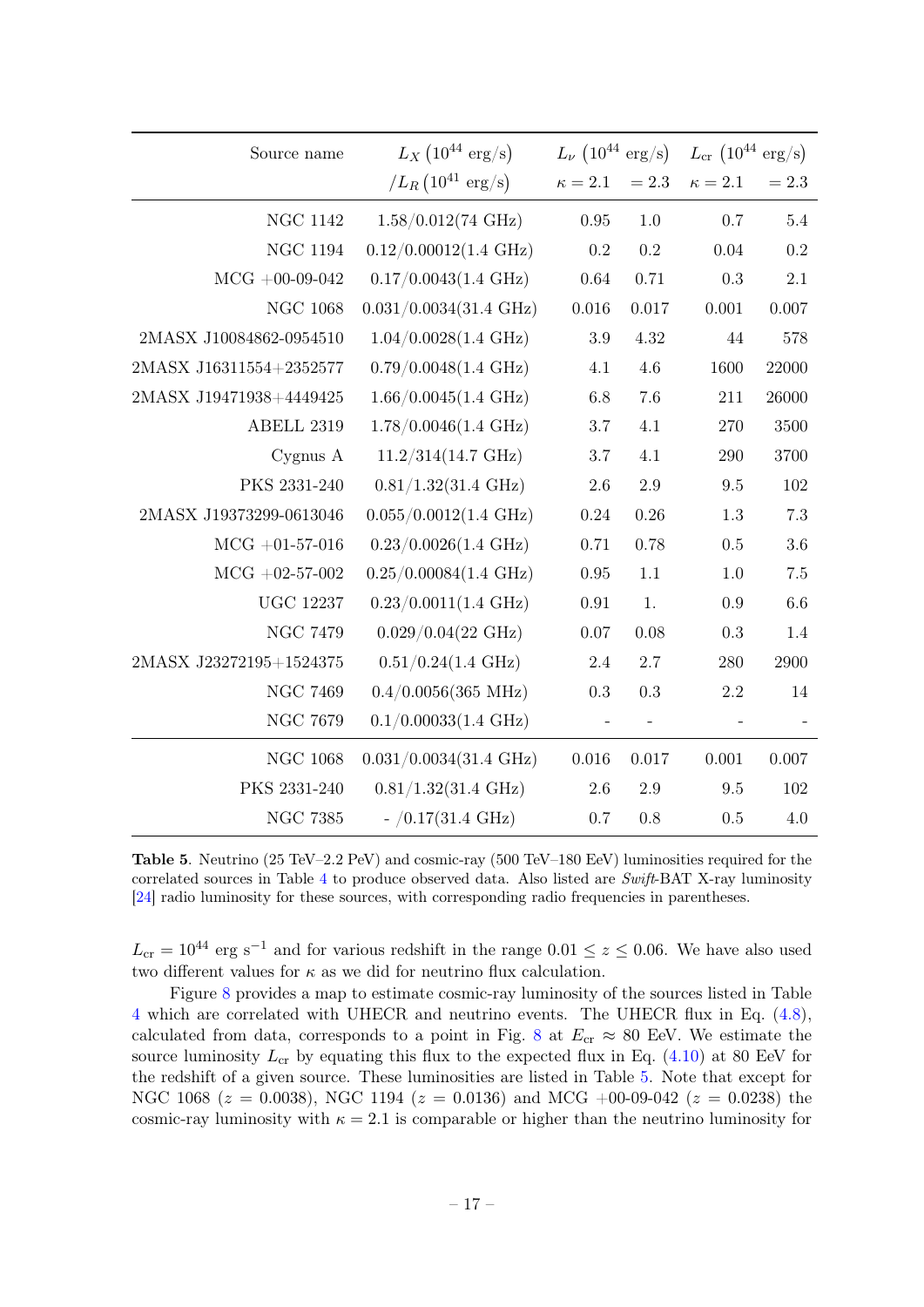

<span id="page-18-1"></span>**Figure 8.** Expected UHECR flux on the Earth from sources at different redshift  $0.01 \le z \le 0.06$ but with fixed luminosity  $L_p = 10^{44}$  erg s<sup>-1</sup> in the 500 TeV to 200 EeV range.

all sources. The cosmic-ray luminosity exceeds the X-ray or radio luminosities for all sources except for NGC 1142 and NGC 1194, in case  $\kappa = 2.1$ .

## <span id="page-18-0"></span>5 Discussion and Outlook

We have investigated whether the arrival directions of cosmic neutrinos, detected by IceCube [\[1\]](#page-20-0), with energy ∼ 30 TeV–2 PeV are correlated with the arrival directions of UHECRs with energy  $\gtrsim$  100 EeV. In order to test correlation we have used an invariant statistic, called the minimum  $\delta \chi^2$  [\[7\]](#page-20-6), which is constructed from the angle between two unit vectors corresponding to the directions of the neutrino events and UHECRs, and weighted by the angular resolutions of the neutrino events. We have evaluated the significance of any correlation by using Monte Carlo simulations of randomly generated UHECR directions and comparing with data. We found that IceCube cosmic neutrinos are correlated with UHECRs with energy  $\geq 100$  EeV with significance at 90% CL. The significance, however, decreases with decreasing energy of UHECRs, leaving no correlation at an energy threshold of 60 EeV. To take into account trial factor, since we searched for correlation with  $N_{\text{trial}} = 3$  UHECR energy thresholds, we calculate post-trial p-value as  $p_{\text{post-trial}} = 1 - (1 - p_{\text{signal}})^{1/N_{\text{trial}}} = 0.27$ , with  $p_{\text{signal}} = 0.1$ that we found in data.

We have searched for astrophysical sources in the Swift-BAT X-ray catalog [\[24\]](#page-21-8), the Kühr radio source catalog [\[25\]](#page-21-9) and Fermi-LAT 1LAC AGN catalog [\[26\]](#page-21-10) within 3° error circles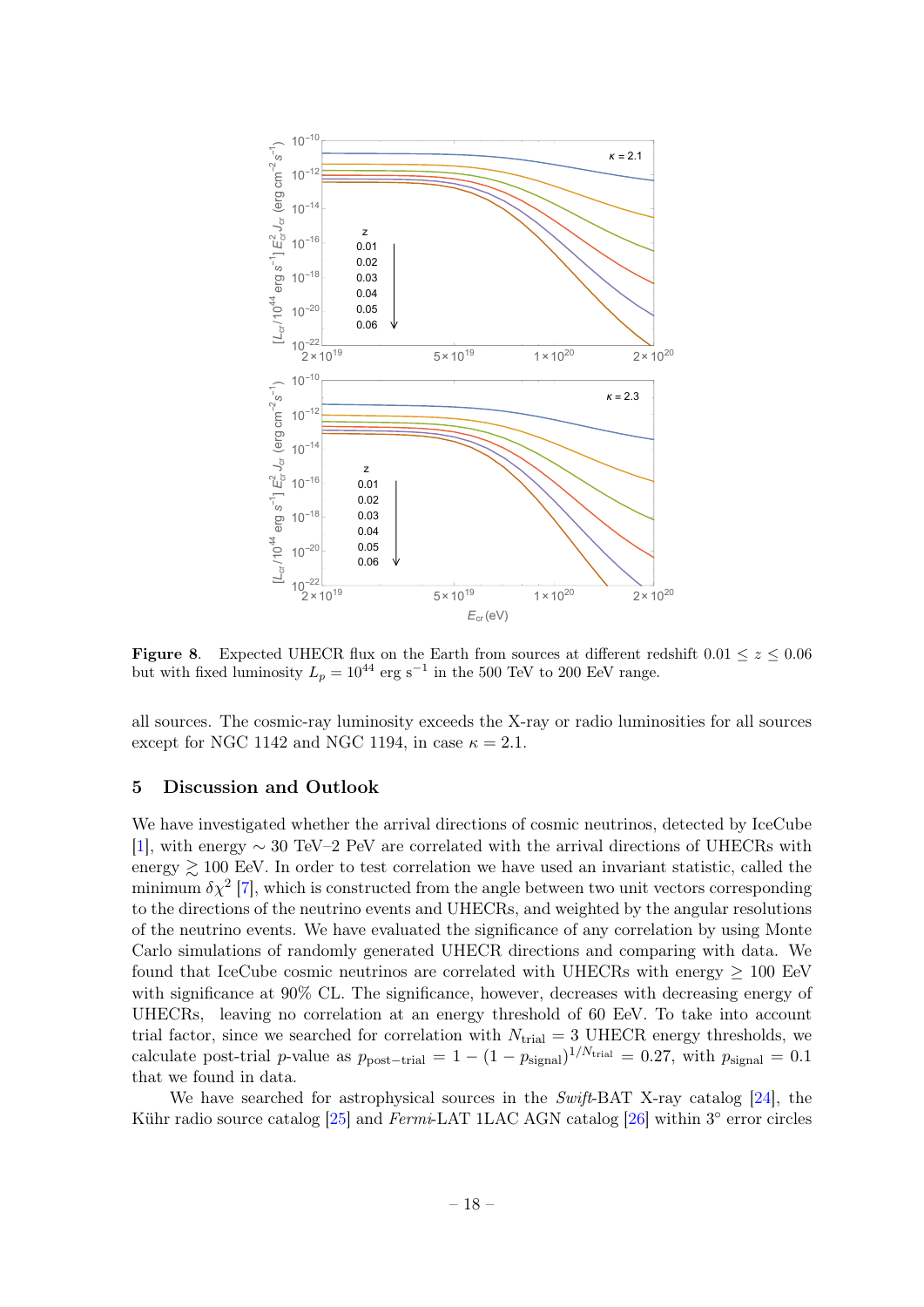of the  $\geq$  100 EeV UHECRs which are correlated with cosmic neutrino events, assuming the UHECRs are protons. We made a cut in redshift,  $z \leq 0.06$ , while searching for sources in the catalogs. This corresponds to a proper distance of 241 Mpc, similar to the mean-free-path of an 80 EeV proton in the CMB. The choice of  $3^{\circ}$  error circle is motivated by deflection of UHECR protons in the intergalactic and Galactic magnetic fields. We found that 18 sources from the Swift-BAT X-ray catalog and 3 sources from the Kühr radio source catalog are within  $3^{\circ}$  error circles of the UHECRs that are correlated with cosmic neutrinos. Except for ABELL 2319 and NGC 7385 which are galaxy clusters, the rest of the sources are Seyfert galaxies with Cygnus A being the most well known. Our finding is consistent with that of the PAO collaboration who found significant correlation between UHECR arrival directions and Seyfert galaxies in the Swift-BAT X-ray catalog [\[2\]](#page-20-1). We did not find any source from the Fermi-LAT 1LAC AGN catalog fitting our search criteria.

Estimates of the neutrino and UHECR fluxes for the correlated events were used to calculate corresponding 25 TeV–2.2 PeV neutrino luminosity and 500 TeV–180 EeV cosmicray luminosity under the hypothesis that both originated from the sources we found in the  $Swift-BAT$  and Kühr catalogs. The neutrino luminosities are of the same order as the X-ray luminosities of the sources. The cosmic-ray luminosities, depending on the source spectrum, are comparable or higher than both the neutrino and X-ray luminosities. Comparison between the nonthermal X-ray luminosity with the cosmic-ray or neutrino luminosity gives a possibility that the energy in X-ray producing electrons can be compared to that of cosmic-ray protons, both accelerated at the sources.

Acceleration of UHECRs near the central black holes of AGNs was proposed over 20 years ago [\[39,](#page-21-22) [40\]](#page-21-23). Interactions of these UHECRs with UV and X-ray photons could produce highenergy neutrinos [\[39,](#page-21-22) [41\]](#page-21-24). Seyfert galaxies are radio-quite AGNs and do not have strong jets, although parsec scale jets in them have been observed in the last decade [\[42](#page-21-25)[–44\]](#page-22-0). Collisions between blobs in this jet and formation of shocks may lead to acceleration of protons to an energy at least up to  $10^{18}$  eV, with subsequent photomeson interactions producing highenergy neutrinos [\[45\]](#page-22-1). Acceleration of heavy nuclei and subsequent gamma-ray and neutrino production in radio-quite AGNs have also been discussed [\[46\]](#page-22-2). Predictions have also been made for GeV–TeV gamma-ray emission from UHECR interactions in Cygnus A [\[47\]](#page-22-3), which is also a powerful radio galaxy (3C 405).

If a fraction  $\eta_X$  of the X-ray luminosity,  $L_X = 10^{44} L_{44}$  erg s<sup>-1</sup>, of the Seyfert galaxies is nonthermal then one can estimate the energy density in magnetic field in the X-ray emitting region as  $B^2/8\pi = \eta_X L_X/4\pi R^2c$ . Using  $R \approx 10^{14} R_{14}$  cm, 3 times the Schwarzschild radius of a black hole of mass  $M_{bh} = 10^8 M_{\odot}$ , the magnetic field is  $B = 10^3 (\eta_X L_{44})^{1/2} R_{14}^{-1}$  G. Assuming protons are accelerated in the same region, their maximum energy can be  $E_{\text{max}} =$  $eBR = 2.4 \times 10^{19} (\eta_X L_{44})^{1/2}$  eV. This is problematic for the X-ray luminosities of Seyfert galaxies in Table [5,](#page-17-0) which are correlated with  $\geq$  100 EeV cosmic rays, and the magnetic energy density must exceed the nonthermal X-ray energy density by a factor  $\gtrsim 10$  for proton acceleration to  $\sim 10^{20}$  eV. This additional energy could be accommodated if a sizable fraction of the Eddington luminosity,  $L_{\text{Edd}} = 1.3 \times 10^{46} (M_{\text{bh}}/10^8 M_{\odot})$  erg s<sup>-1</sup>, could be converted to magnetic energy. The required cosmic-ray luminosities ( $\kappa = 2.1$ ) in Table [5](#page-17-0) for Seyfert galaxies are above the Eddington luminosity for 2MASX J16311554+2352577, 2MASX J19471938+4449425, 2MASX J23272195+1524375. In case of Cygnus A,  $M_{\rm bh}$  and  $L_{\rm Edd}$  are an order of magnitude larger. The  $\kappa = 2.3$  cosmic-ray luminosities are more problematic. The opacity for photomeson  $(p\gamma)$  interactions with  $\epsilon_X = 1$  keV X-ray photons and the subsequent  $\gtrsim 15$  TeV neutrino production opacity is  $\tau_{p\gamma} \approx 1 L_{44} R_{14}^{-1} (\epsilon_X / 1 \text{ keV})^{-1}$ .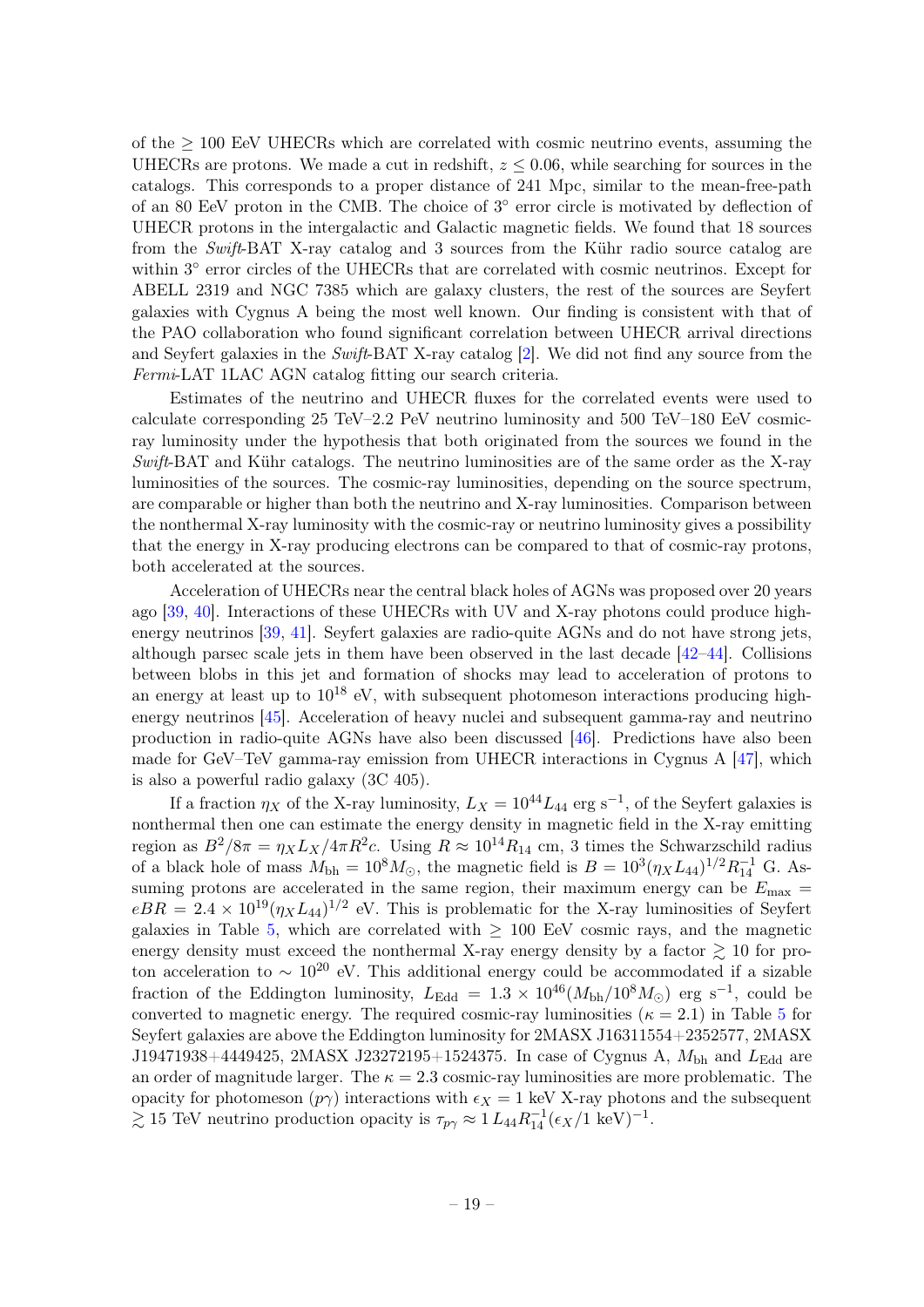A hint of correlation that we found between the IceCube cosmic neutrino events and UHECRs with energy  $> 100$  EeV should be investigated further by the experimental collaborations. Establishing a concrete correlation will be a ground-breaking discovery. Also a future extension of IceCube to increase its sensitivity in the  $> 1$  PeV range will be very useful to probe the cosmic neutrino spectrum and if there is a cutoff in the spectrum. A cutoff in the spectrum is not natural at the PeV scale if the same sources produce  $\geq 100$  EeV cosmic rays and neutrinos. Whether the weak AGNs, which are plentiful in the nearby universe, are the sources of UHECRs and neutrinos or not is a question that will continued to be debated and investigated in the years to come.

## Acknowledgments

We thank Paul Sommers for useful comments. We also thank an anonymous referee for helpful suggestions to improve this work. This work was supported in part by the National Research Foundation (South Africa) grants nos. 87823 (CPRR) and 91802 (Blue Skies). This research has made use of the VizieR catalog access tool, CDS, Strasbourg, France. The original description of the VizieR service was published in A&AS 143, 23.

## References

- <span id="page-20-0"></span>[1] M. G. Aartsen et al. [IceCube Collaboration], Phys. Rev. Lett. 113, 101101 (2014) [arXiv:1405.5303 [astro-ph.HE]].
- <span id="page-20-1"></span>[2] A. Aab et al. [Pierre Auger Collaboration], arXiv:1411.6111 [astro-ph.HE].
- <span id="page-20-2"></span>[3] R. U. Abbasi et al. [Telescope Array Collaboration], Astrophys. J. 790, L21 (2014) [arXiv:1404.5890 [astro-ph.HE]].
- <span id="page-20-3"></span>[4] P. Sommers and S. Westerhoff, New J. Phys. 11, 055004 (2009) [arXiv:0802.1267 [astro-ph]].
- <span id="page-20-4"></span>[5] K. Greisen, Phys. Rev. Lett. **16**, 748 (1966).
- <span id="page-20-5"></span>[6] G. T. Zatsepin and V. A. Kuzmin, JETP Lett. 4, 78 (1966) [Pisma Zh. Eksp. Teor. Fiz. 4, 114 (1966)].
- <span id="page-20-6"></span>[7] A. Virmani, S. Bhattacharya, P. Jain, S. Razzaque, J. P. Ralston and D. W. McKay, Astropart. Phys. 17, 489 (2002) [astro-ph/0010235].
- <span id="page-20-7"></span>[8] S. Razzaque and J. P. Ralston, JCAP 0307, 007 (2003) [astro-ph/0110045].
- <span id="page-20-8"></span>[9] C. Bonifazi [Pierre Auger Collaboration], Nucl. Phys. Proc. Suppl. 190, 20 (2009) [arXiv:0901.3138 [astro-ph.HE]].
- <span id="page-20-10"></span>[10] M. Nagano and A. A. Watson, Rev. Mod. Phys. 72, 689 (2000).
- <span id="page-20-11"></span>[11] M. Ave, J. A. Hinton, R. A. Vazquez, A. A. Watson and E. Zas, Phys. Rev. Lett. 85, 2244 (2000) [astro-ph/0007386].
- <span id="page-20-9"></span>[12] M. Takeda, N. Hayashida, K. Honda, N. Inoue, K. Kadota, F. Kakimoto, K. Kamata and S. Kawaguchi et al., Astrophys. J. 522, 225 (1999) [astro-ph/9902239].
- <span id="page-20-12"></span>[13] R. U. Abbasi, T. Abu-Zayyad, M. Allen, J. F. Amman, G. Archbold, K. Belov, J. W. Belz and S. Y. BenZvi et al., Astropart. Phys. 30, 175 (2008) [arXiv:0804.0382 [astro-ph]].
- <span id="page-20-13"></span>[14] J. Blumer, R. Engel and J. R. Horandel, Prog. Part. Nucl. Phys. 63, 293 (2009) [arXiv:0904.0725 [astro-ph.HE]].
- <span id="page-20-14"></span>[15] A. Aab et al. [Telescope Array and Pierre Auger Collaborations], Astrophys. J. 794, no. 2, 172 (2014) [arXiv:1409.3128 [astro-ph.HE]].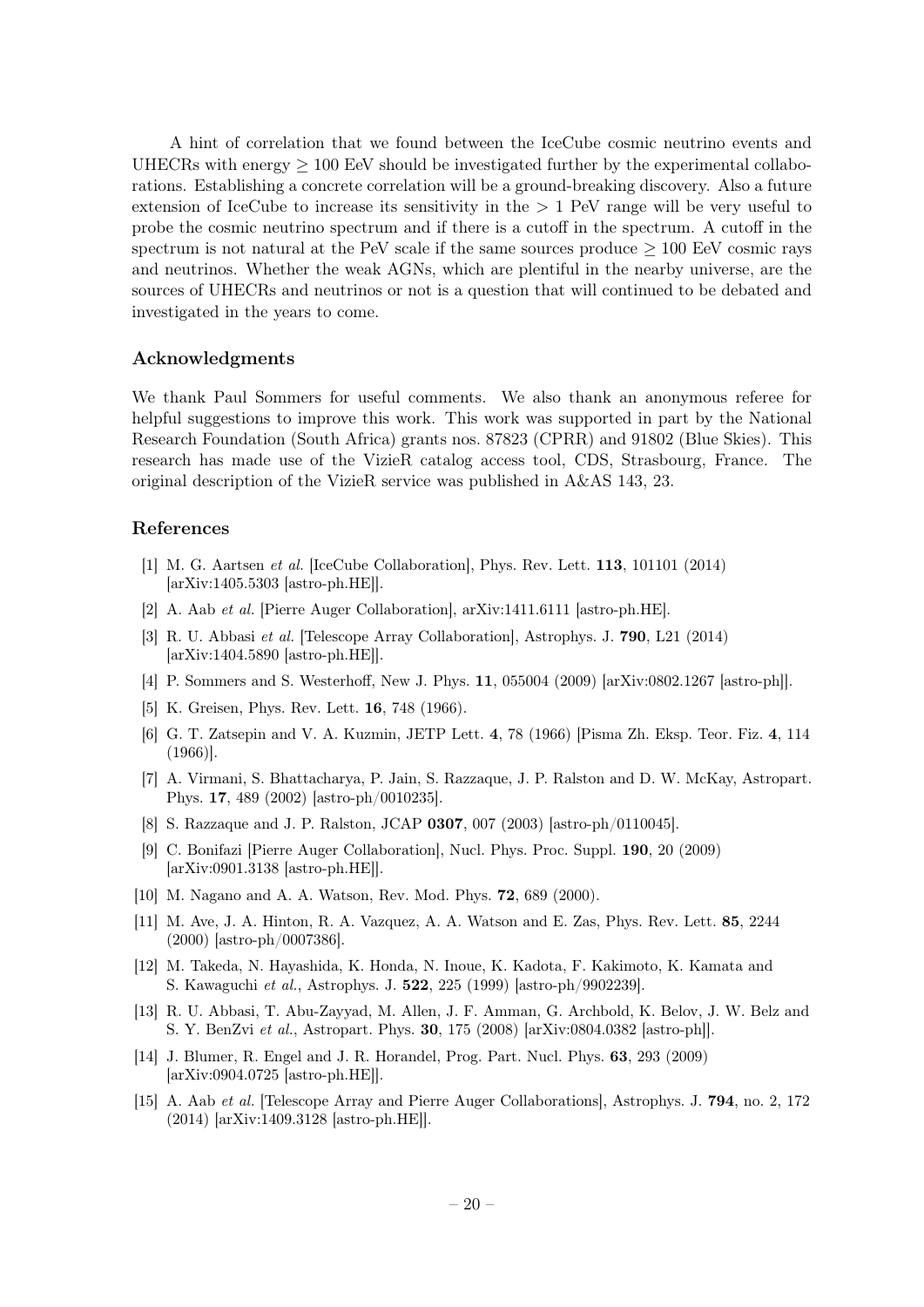- [16] B. R. Dawson et al. [Pierre Auger and Yakutsk and Telescope Array Collaborations], EPJ Web Conf. 53, 01005 (2013) [arXiv:1306.6138 [astro-ph.HE]].
- <span id="page-21-1"></span>[17] A. A. Ivanov, Astrophys. J. 712, 746 (2010) [arXiv:1002.2472 [astro-ph.HE]].
- <span id="page-21-2"></span>[18] E. Waxman and J. Miralda-Escude, Astrophys. J. 472, L89 (1996) [astro-ph/9607059].
- <span id="page-21-3"></span>[19] G. R. Farrar, R. Jansson, I. J. Feain and B. M. Gaensler, JCAP 1301, 023 (2013) [arXiv:1211.7086 [astro-ph.HE]].
- <span id="page-21-4"></span>[20] H. N. He, A. Kusenko, S. Nagataki, R. Z. Yang and Y. Z. Fan, arXiv:1411.5273 [astro-ph.HE].
- <span id="page-21-6"></span>[21] T. Stanev, R. Engel, A. Mucke, R. J. Protheroe and J. P. Rachen, Phys. Rev. D 62, 093005 (2000) [astro-ph/0003484].
- <span id="page-21-5"></span>[22] A. Aab et al. [Pierre Auger Collaboration], arXiv:1307.5059 [astro-ph.HE].
- <span id="page-21-7"></span>[23] E. L. Wright, Publ. Astron. Soc. Pac. 118, 1711 (2006) [astro-ph/0609593].
- <span id="page-21-8"></span>[24] W. H. Baumgartner, J. Tueller, C. B. Markwardt, G. K. Skinner, S. Barthelmy et al., Astrophys. J. Supplement series 207, 19 (2014) arXiv:1212.3336 [astro-ph.HE].
- <span id="page-21-9"></span>[25] H. Kuhr, A. Witzel, I. I. K. Pauliny-Toth and U. Nauber, Astron. Astrophys. Suppl. Ser. 45, 367-430 (1981)
- <span id="page-21-10"></span>[26] A. A. Abdo et al. [Fermi-LAT Collaboration], Astrophys. J. 715, 429 (2010) [arXiv:1002.0150 [astro-ph.HE]].
- <span id="page-21-11"></span>[27] C. Lunardini, S. Razzaque, K. T. Theodoseau and L. Yang, Phys. Rev. D 90, 023016 (2014) [arXiv:1311.7188 [astro-ph.HE]].
- <span id="page-21-12"></span>[28] C. Lunardini, S. Razzaque and L. Yang, arXiv:1412.6240 [astro-ph.HE].
- <span id="page-21-13"></span>[29] F. W. Stecker, Phys. Rev. D 88, 047301 (2013) [arXiv:1305.7404 [astro-ph.HE]].
- <span id="page-21-14"></span>[30] S. Razzaque, Phys. Rev. D 88, 081302 (2013) [arXiv:1309.2756 [astro-ph.HE]].
- <span id="page-21-15"></span>[31] M. Aartsen et al. (IceCube Collaboration), Science 342, 1242856 (2013), arXiv:1311.5238 [astro-ph.HE].
- <span id="page-21-16"></span>[32] L. A. Anchordoqui, H. Goldberg, M. H. Lynch, A. V. Olinto, T. C. Paul and T. J. Weiler, Phys. Rev. D 89, no. 8, 083003 (2014) [arXiv:1306.5021 [astro-ph.HE]].
- <span id="page-21-17"></span>[33] J. Abraham et al. [Pierre Auger Collaboration], Phys. Lett. B 685, 239 (2010) [arXiv:1002.1975 [astro-ph.HE]].
- <span id="page-21-18"></span>[34] A. Cuoco and S. Hannestad, Phys. Rev. D 78, 023007 (2008) [arXiv:0712.1830 [astro-ph]].
- <span id="page-21-19"></span>[35] N. Hayashida, K. Honda, N. Inoue, K. Kadota, F. Kakimoto, S. Kakizawa, K. Kamata and S. Kawaguchi et al., astro-ph/0008102.
- <span id="page-21-0"></span>[36] P. Sommers, Astropart. Phys. 14, 271 (2001) [astro-ph/0004016].
- <span id="page-21-20"></span>[37] V. Berezinsky, A. Z. Gazizov and S. I. Grigorieva, Phys. Rev. D 74, 043005 (2006) [hep-ph/0204357].
- <span id="page-21-21"></span>[38] S. Razzaque, C. D. Dermer and J. D. Finke, Astrophys. J. 745, 196 (2012) [arXiv:1110.0853 [astro-ph.HE]].
- <span id="page-21-22"></span>[39] F. W. Stecker, C. Done, M.H. Salamon & P. Sommers, Phys. Rev. Lett. 66, 2697 (1991).
- <span id="page-21-23"></span>[40] R. J. Protheroe & A. P. Szabo, Phys. Rev. Lett. 69, 2697 (1992).
- <span id="page-21-24"></span>[41] A. P. Szabo and R. J. Protheroe, Astropart. Phys. 2, 375 (1994) [astro-ph/9405020].
- <span id="page-21-25"></span>[42] C. G. Mundell, J.M. Wrobel, A. Pedlar & J.F. Gallimore, Astrophys. J. 583, 192 (2003).
- [43] J.F. Gallimore, S.A. Baum & C.P. O'Dea, Astrophys. J. 613, 794 (2004).